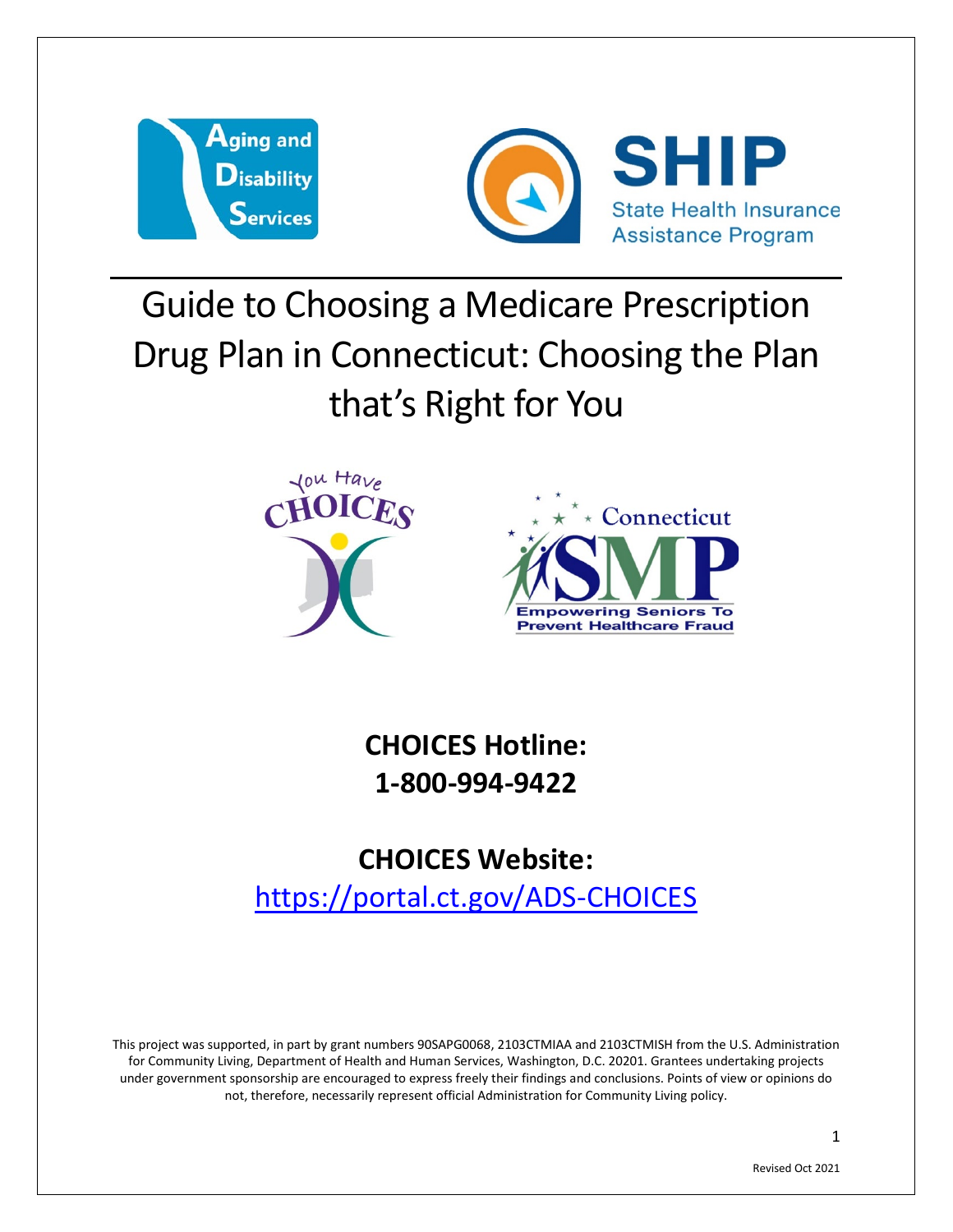### **WHAT ARE CHOICES and SMP?**

The CHOICES and SMP programs are administered by the State of Connecticut Department of Rehabilitation Services, State Unit on Aging, in partnership with Connecticut's five Area Agencies on Aging and the Center for Medicare Advocacy, Inc. CHOICES and SMP are funded, in whole or in part, by the grants from the federal Administration for Community Living. Program services are provided at no cost.

CHOICES is Connecticut's State Health Insurance Assistance Program (SHIP). The national SHIP mission is to empower, educate, and assist Medicare-eligible individuals, their families, and caregivers through objective outreach, counseling, and training to make informed health insurance decisions that optimize access to care and benefits. CHOICES Team Members, staff, in-kind professionals and volunteers, provide the following services:

- **Counseling.** CHOICES is not affiliated with any insurance company and offers free, expert and unbiased assistance with plan comparisons and enrollments into Medicare Part D & Medicare Advantage plans. CHOICES also provides information and plan comparisons for Medicare Supplement (Medigap) plans; conducts eligibility screenings and provides application assistance for programs such as Medicare Savings Program, Extra Help/Low Income Subsidy, and Medicaid.
- **Outreach and Education.** CHOICES provides Medicare educational presentations to small and large groups throughout the community. Team Members also participate in local outreach events such as Medicare Open Enrollment events, senior fairs, health fairs, and other special events around the state.
- **Training.** CHOICES Regional Coordinators recruit and train Team Members by conducting annual CHOICES New Team Member Training and CHOICES Update Trainings throughout the year.

SMP is Connecticut's Senior Medicare Patrol Program (SMP). The SMP mission is to empower and assist Medicare beneficiaries, their families, and caregivers to prevent, detect, and report health care fraud, errors, and abuse through outreach, counseling, and education. SMP Team members, trained volunteers and staff, provide the following services:

- **One-on-one counseling** and assistance to people on Medicare or their family members and caregivers. Counselors are available to help read Medicare Summary Notices, guide people in resolving errors and in suspicious cases, SMP can help beneficiaries to report fraud to the proper authorities.
- **Outreach and Education.** SMP Team Members conduct outreach activities such as distributing literature at local health fairs, senior centers, libraries, writing public service announcements for print and media, and conducting presentations for beneficiaries, caregivers and other concerned citizens. Presentations cover the types of Medicare fraud and abuse that occur and the steps that beneficiaries can take to protect themselves.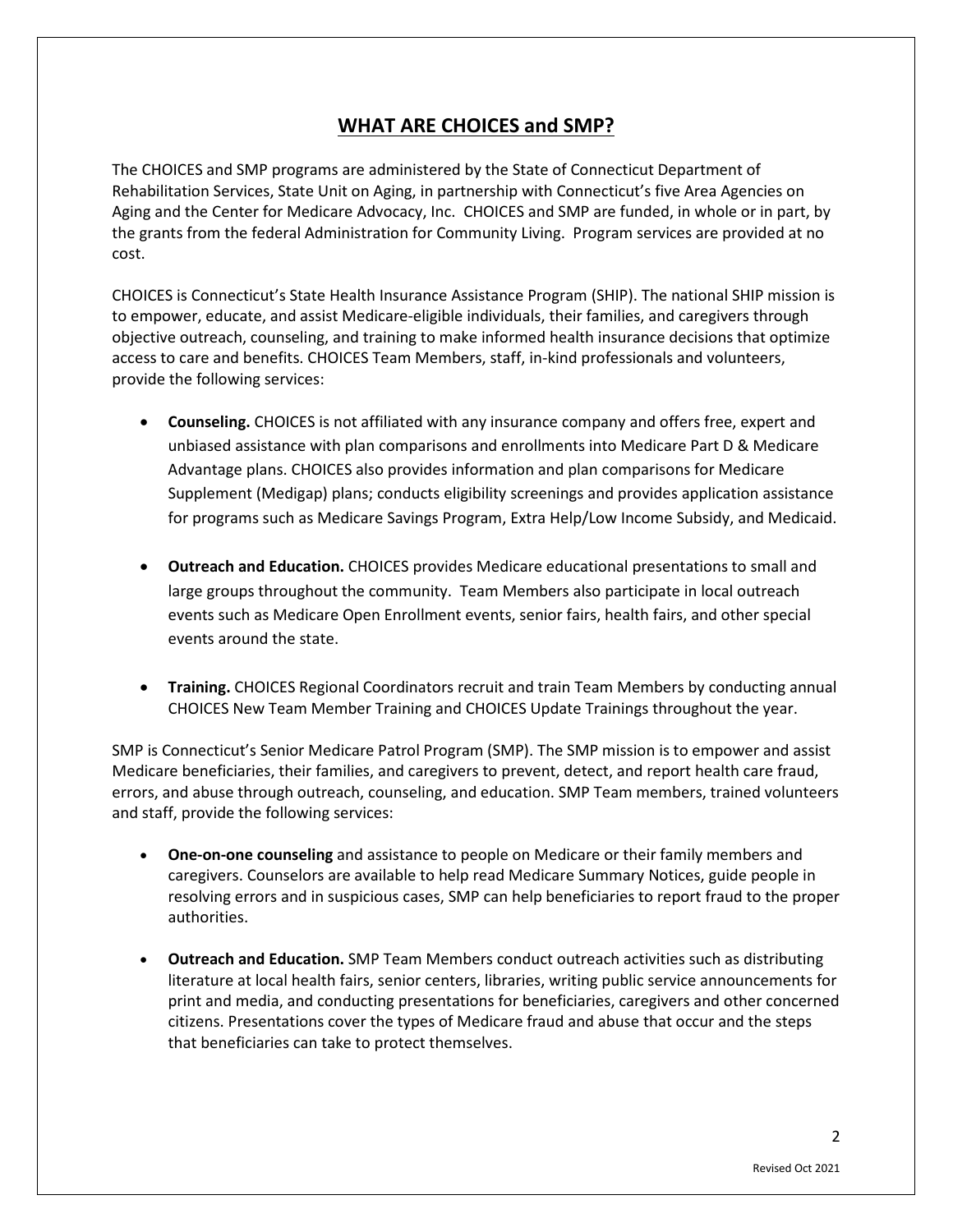## **IMPORTANT CONTACT INFORMATION**

| Agency on Aging of<br>South Central CT<br>117 Washington Ave, Suite 17<br>North Haven, CT 06473    | 203-785-8533                               | www.aoascc.org<br>Serves locations in New Haven County<br>and Shelton                                                        |
|----------------------------------------------------------------------------------------------------|--------------------------------------------|------------------------------------------------------------------------------------------------------------------------------|
| <b>Center for Medicare Advocacy</b><br><b>PO Box 350</b><br>Willimantic, CT 06226                  | 1-800-262-4414                             | www.medicareadvocacy.gov                                                                                                     |
| <b>CHOICES Statewide Hotline</b>                                                                   | 1-800-994-9422                             | Statewide toll-free number, routes in-<br>state callers to their local Area Agency<br>on Aging                               |
| <b>CT Insurance Department</b><br>153 Market Street<br>$7th$ Floor<br>Hartford, CT 06103           | 1-800-203-3447                             | www.ct.gov/cid<br>Regulates Medigap plans in CT                                                                              |
| Medicare                                                                                           | 1-800-MEDICARE<br>$(1 - 800 - 633 - 4227)$ | www.medicare.gov                                                                                                             |
| North Central Area<br>Agency on Aging<br>151 New Park Avenue, Box 75<br>Hartford, CT 06106         | 860-724-6443                               | www.ncaaact.org<br>Serves Hartford County and locations in<br><b>Tolland County and Plymouth</b>                             |
| <b>Senior Resources</b><br>Agency on Aging<br>19 Ohio Avenue<br>Norwich, CT 06360                  | 860-887-3561                               | www.seniorresourcesec.org<br>Serves New London, Middlesex, and<br>Windham Counties and locations in<br><b>Tolland County</b> |
| Senior Medicare Patrol (SMP)<br><b>Statewide Hotline</b>                                           | 1-800-994-9422                             | Statewide toll-free number, routes in-<br>state callers to their local Area Agency<br>on Aging                               |
| Social Security Administration<br>Several local offices in CT                                      | 1-800-772-1213                             | www.ssa.gov                                                                                                                  |
| Southwestern CT<br>Agency on Aging<br>1000 Lafayette Boulevard<br>Bridgeport, CT 06604             | 203-333-9288                               | www.swcaa.org<br>Serves locations in Fairfield County                                                                        |
| <b>State Unit on Aging</b><br>55 Farmington Avenue<br>12 <sup>th</sup> Floor<br>Hartford, CT 06105 | 860-424-5274                               | https://portal.ct.gov/AgingandDisability                                                                                     |
| Western CT Area<br>Agency on Aging<br>84 Progress Lane<br>Waterbury, CT 06705                      | 203-757-5449                               | www.wcaaa.org<br>Serves Litchfield County and locations<br>in New Haven and Fairfield Counties                               |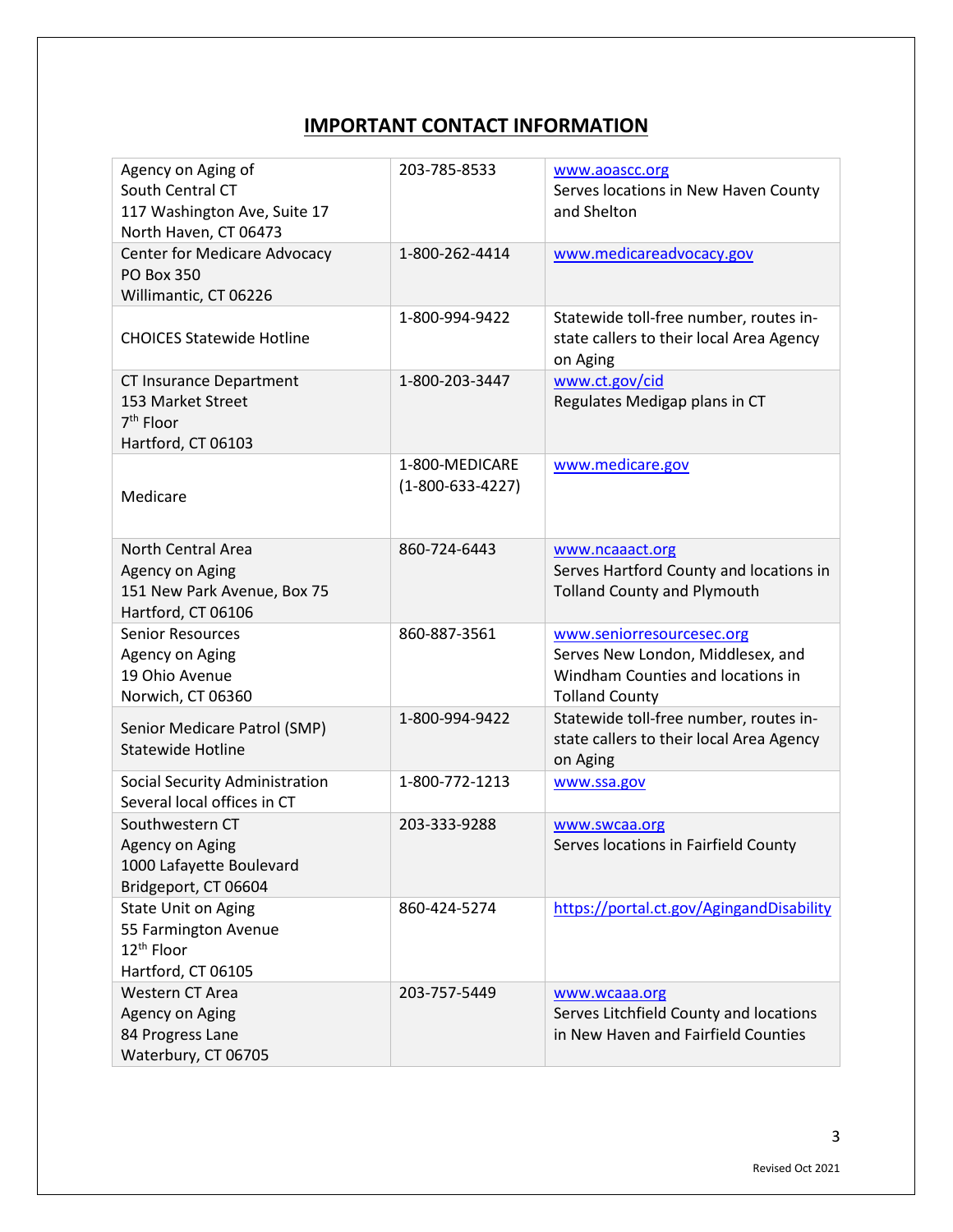**During this pandemic, CHOICES is still here to help! Remote counseling options are available. Save money and get the best coverage! It is worth taking time to compare!**

## *MEDICARE OPEN ENROLLMENT*

## *OCTOBER 15 - DECEMBER 7*



## A local CHOICES counselor can:

- Help you compare your current Medicare health or drug plan with other Medicare plan choices
- Help you sign up for a new plan
- Help you avoid high-pressure sales tactics

To find a counselor near you, call:

1-800-994-9422



We have found safe, creative, and socially distanced solutions to continue serving you during the COVID-19 pandemic.

Revised Oct 2021

4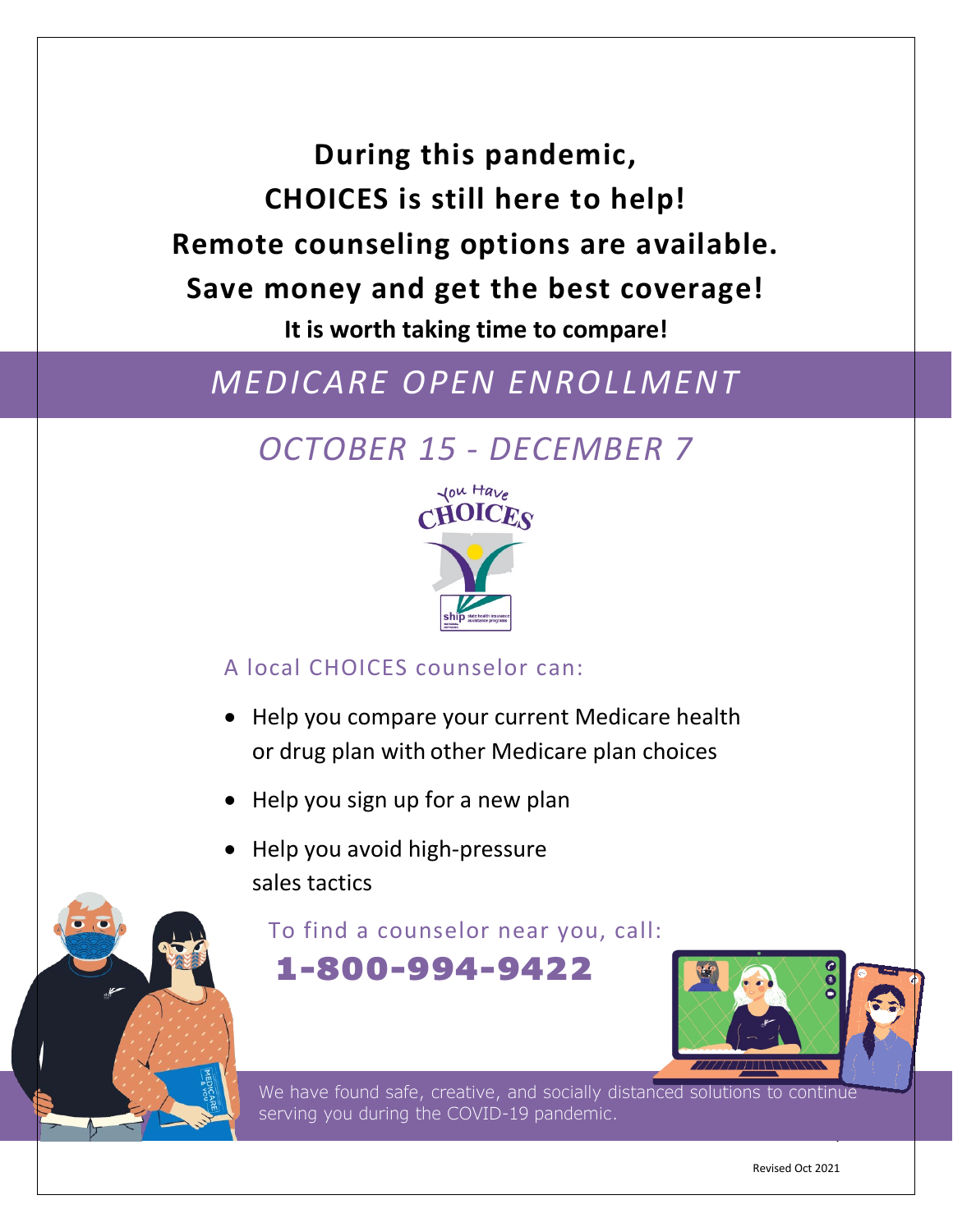| <b>Medicare Enrollment Periods</b>                                      |                                                                                                                                                   |          |                      |                      |                      |                                                                                                                                                                   |  |
|-------------------------------------------------------------------------|---------------------------------------------------------------------------------------------------------------------------------------------------|----------|----------------------|----------------------|----------------------|-------------------------------------------------------------------------------------------------------------------------------------------------------------------|--|
| Period                                                                  | <b>Date</b>                                                                                                                                       | Part     | Part                 | Part                 | Part                 | <b>Explanation</b>                                                                                                                                                |  |
|                                                                         |                                                                                                                                                   | A        | В                    | $\mathbf C$          | D                    |                                                                                                                                                                   |  |
| <b>Initial</b><br><b>Enrollment (IEP)</b>                               | 3 months before age 65,<br>month of 65 <sup>th</sup> birthday<br>& 3 months following.<br>Active back to 65th<br>birthday to a max of 6<br>months | <u>V</u> | V                    | $\blacktriangledown$ | $\blacktriangledown$ | No penalty for delaying<br>enrollment for those eligible for<br>premium free Part A                                                                               |  |
| <b>Open Enrollment</b>                                                  | October 15-<br>December 7<br>Changes effective Jan 1                                                                                              |          |                      | $\blacktriangledown$ | $\checkmark$         | Beneficiaries can enroll or<br>change any Medicare benefits                                                                                                       |  |
| <b>Special</b><br><b>Enrollment (SEP) for</b><br><b>Medicare Part B</b> | While working & 8<br>months after large<br>group health<br>employment ends or<br>loss of employer health<br>coverage (whichever                   | V        | $\blacktriangledown$ | lv                   |                      | For people still working (or their<br>spouses) who are covered by a<br>large group employer health plan<br>(Medicare ESRD do not have<br>SEP).                    |  |
|                                                                         | comes first).                                                                                                                                     |          |                      |                      |                      | SEP is 63 days for Med D.                                                                                                                                         |  |
| General<br><b>Enrollment</b>                                            | Jan 1 - March 31<br>For premium Part A or<br>Part B                                                                                               | lν       | $\blacktriangledown$ |                      |                      | For those who missed their IEP.<br>Part B is effective July 1.<br>Penalties may apply.                                                                            |  |
| <b>Medicare</b><br>Advantage<br><b>Open Enrollment</b><br><b>Period</b> | Jan 1 - March 31                                                                                                                                  |          |                      | V                    | V                    | Can change from one MA/MA-PD<br>plan to another. Can also return<br>to traditional Medicare & can<br>elect to enroll in a Medicare D<br>plan &/or Medigap policy. |  |
| <b>Dual Eligible/Low</b><br><b>Income Subsidy SEP</b>                   | One time change each<br>quarter during the first 9<br>months of the year                                                                          |          |                      |                      |                      | Active the month following the<br>change. Those potentially at risk<br>for misuse of drugs may be<br>limited.                                                     |  |
| <b>Other SEPs</b>                                                       | Following significant<br>changes: in/out SNF or<br>hospital, geographic<br>move, loss of Medicaid,<br>MSP, or LIS, release<br>from incarceration  |          |                      | $\blacktriangledown$ | $\blacktriangledown$ | <b>Contact CHOICES to explore</b><br>other potential SEPs.                                                                                                        |  |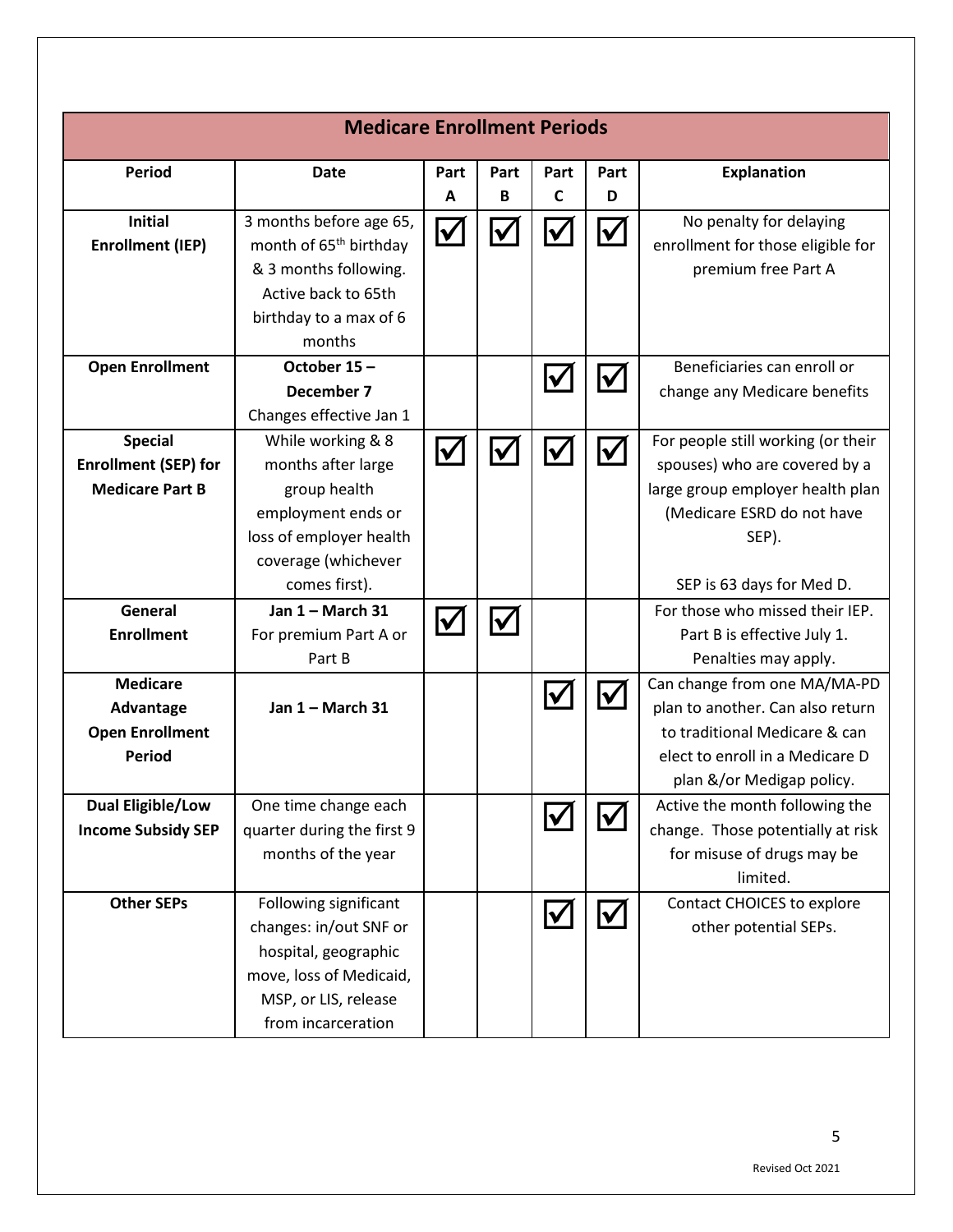## **2021-2022 MEDICARE OPEN ENROLLMENT DATES**



\*You may be able to make additional changes after Open Enrollment if you qualify for a Special Enrollment Period. Ask CHOICES for more information if you need to make changes after Open Enrollment ends.

#### **MEDICARE OPTIONS**

#### **Original Medicare**

- Original Medicare include Medicare Part A (Hospital Insurance) and Part B (Medical Insurance)
- Beneficiaries can add Part D (Prescription coverage)
- To help pay out of pocket costs (ex. deductibles and co-insurance) beneficiaries can also add supplement coverage (ex. Medigap policy or coverage from a former employer or union).

#### **Medicare Advantage**

- Medicare Advantage is an "all in one" alternative to Original Medicare. Plans include Part A and B and usually Part D.
- Some plans offer extra benefits that Original Medicare doesn't cover, such as vision, hearing and dental.
- Special Needs Plans are available for beneficiaries who meet specific criteria.

## **THE PURPOSE OF THIS GUIDE IS TO:**

- 1. Help you decide if you should enroll in Medicare Part D Prescription Drug Plan or a Medicare Advantage Plan;
- 2. Provide an overview of the various plan options available to you;
- 3. Provide you with basic plan information to assist in the process of selecting a plan in which to enroll.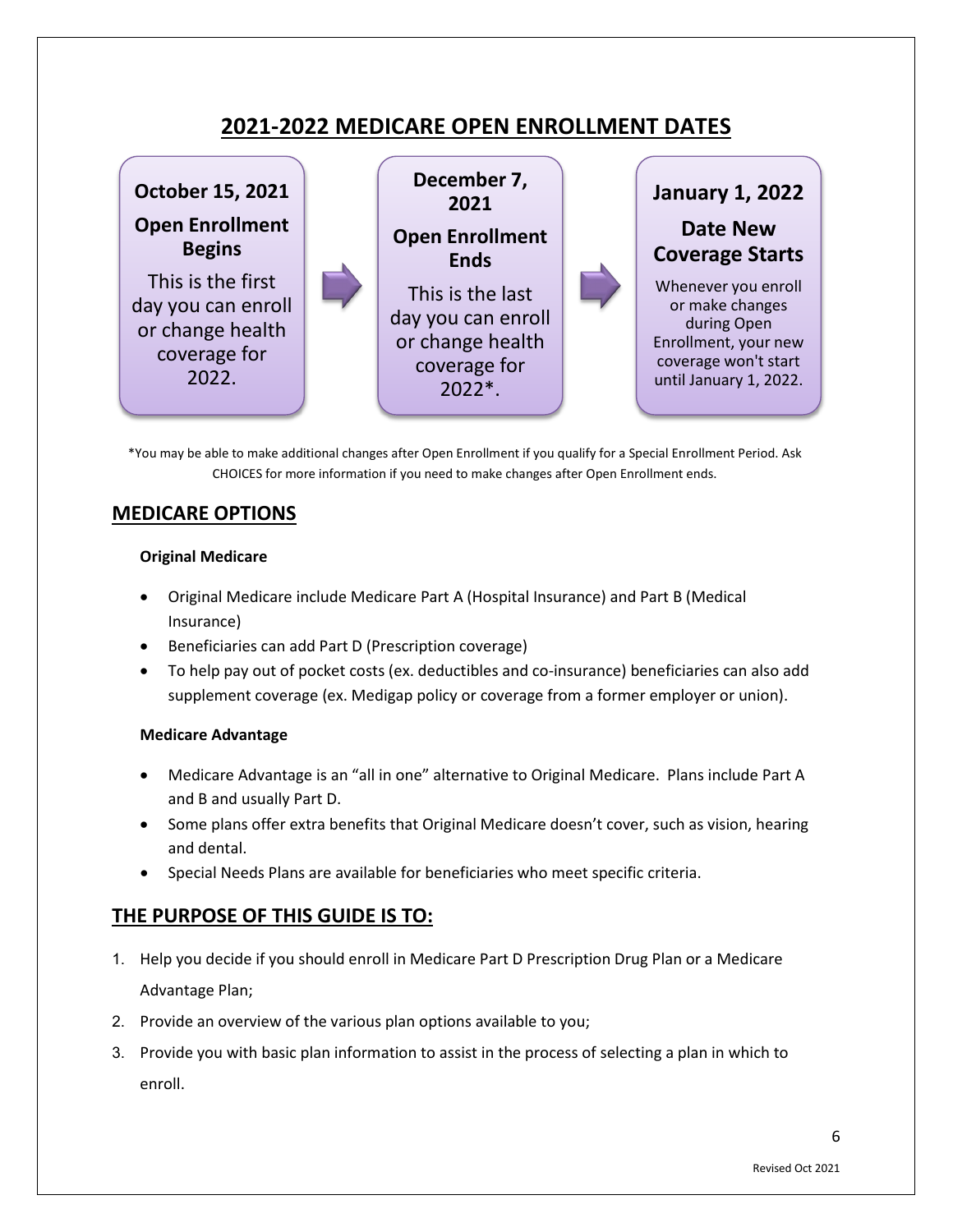There are many factors to consider when selecting a Medicare Prescription Drug Plan or Medicare Advantage Plan. Although this guide provides detailed plan information, you may want to seek help from a certified CHOICES counselor in your community. Medicare beneficiaries are encouraged to reevaluate their Medicare coverage during the annual "Open Enrollment Period" (October 15 – December 7). This is the time plans frequently change their coverage and it may be the only time you can change to another plan. If you enroll during this period your coverage begins January  $1<sup>st</sup>$  of the following year.

Medicare prescription plans are available from private, Medicare-approved, companies that sell Medicare coverage either through a standalone **Medicare Part D Prescription Drug Plan (PDP)** or a **Medicare Advantage Prescription Drug Plan (MA-PD)**.

Medicare Prescription Drug Plans (PDPs), are available to anyone who has Medicare Part A and/or Part B. PDPs provide prescription drug coverage only. "**Benchmark**" plans are those that offer basic benefits and have premiums at or below the national average premium. Beneficiaries who receive the Extra Help/Low Income Subsidy benefit will be randomly assigned to a benchmark plan if they do not select a plan on their own. Beneficiaries with Extra Help who are enrolled in a benchmark plan will not have a monthly premium for their coverage and will have low co-pays for formulary medications. In 2022, CT has:

- 21 Medicare-approved PDPs
- 6 Medicare-approved PDP Benchmark plans.

Medicare Advantage, also known as Medicare Part C, is managed by private health insurance companies Health Maintenance Organization (HMO) or Preferred Provider Organization (PPO). Beneficiaries receive some or all of their Medicare benefits – hospital, medical, and/or prescription coverage - together in one plan. Plans may require members to use certain medical providers (physicians and hospitals) that are in the plans' network. To enroll in a Medicare Advantage plan, beneficiaries must have both Medicare Part A and Part B. Members are required to pay their Medicare Part B monthly premiums in addition to their Medicare Part C premium. Members have Maximum Out-of-Pocket (MOOP) limits on their spending that includes costs for all in-network Part A and Part B services. Medicare Advantage plans have the option of applying step therapy for physicianadministered and other Part B drugs. Step therapy requires enrollees to try one or more similar, lower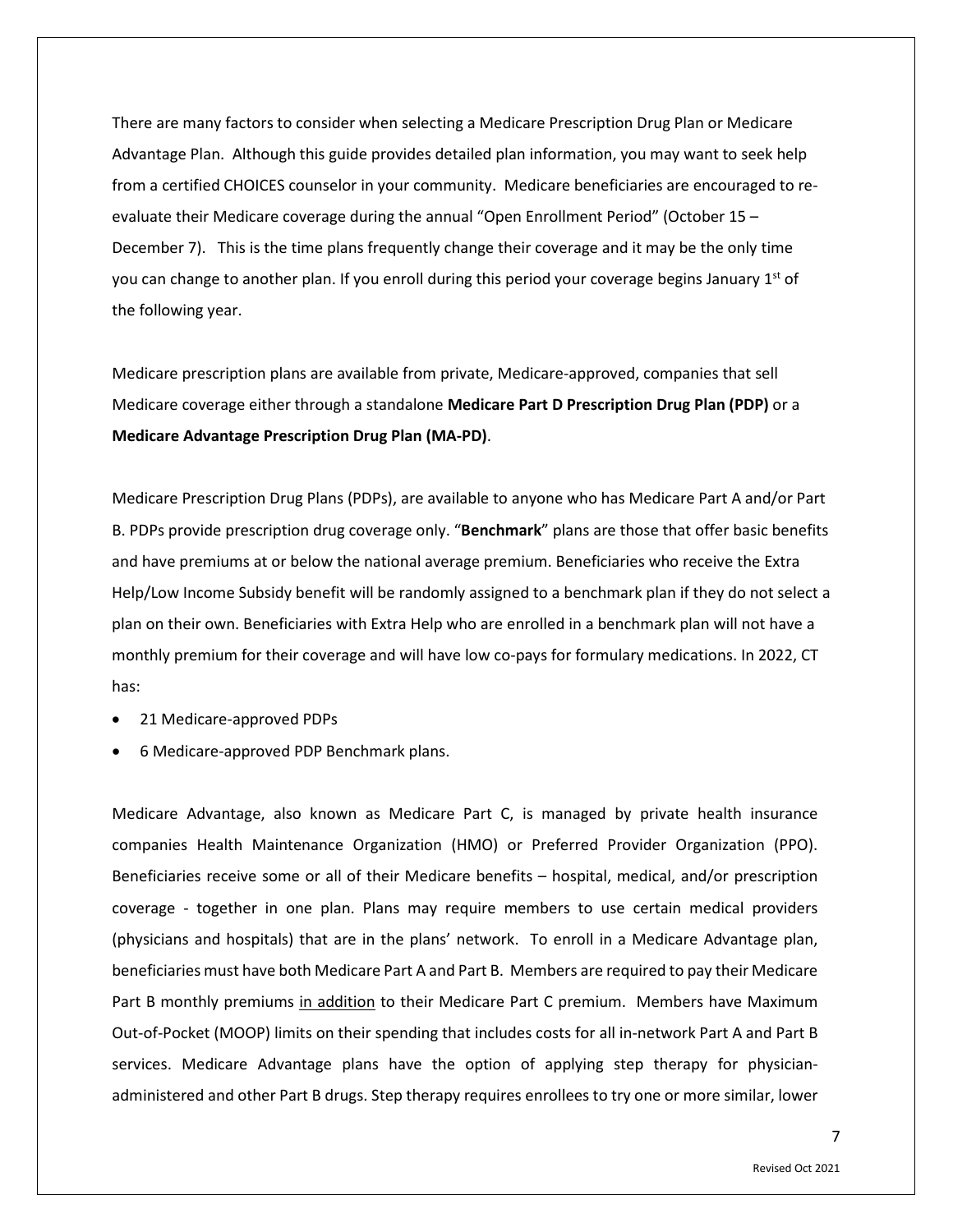cost drugs to treat their condition before the plan covers a higher priced medication. Plans requiring step therapy must offer enrollees drug management care coordination programs. Incentives such as gift cards may be offered to enrollees to encourage participation in beneficiary engagement programs. *Previously, physician-administered and other Part B drugs were not subject to step therapy requirements. Additionally, incentives or rewards were not utilized to encourage participation in care coordination program. Source: National Council on Aging (NCOA)*

#### **Medicare Advantage options:**

- **MA-Only plans-** do not provide prescription coverage. These plans are appropriate for individuals who have "as good as" or "better than" prescription coverage from another source, also referred to as "creditable coverage". One example of creditable coverage is prescription coverage provided through the Veterans' Administration. Some employer-sponsored and union-sponsored retirement health plans also offer creditable prescription coverage. Please check with your Benefits Administrator to determine if your prescription coverage is creditable. In 2022, CT has:
	- o 4 Medicare-approved MA-only plans
- **Medicare Advantage with Prescription Drug Plan (MA-PD) -** members elect to receive all of their Medicare benefits, hospital, medical, and prescription drug coverage together in one plan. This is an alternative to enrolling in Original Medicare with a PDP. When considering this option, beneficiaries should review their prescription costs, as well as their medical out of pocket costs. In 2022, CT has:
	- o 37 Medicare-approved MA-PDs
- **Medicare Advantage Special Needs Plans(SNP)** -are specifically designed to provide coverage for: 1) dual-eligible beneficiaries (enrolled in Medicare/Medicaid or Medicare/Qualified Medicare Beneficiary), 2) beneficiaries who reside in an institution (like a nursing facility) or require nursing care at home, or 3) beneficiaries who have specific chronic or disabling conditions (like diabetes, End-Stage Renal Disease, HIV/AIDS, chronic heart failure, or dementia). In 2022, CT has:
	- o 12 Medicare-approved SNPs for dual-eligible beneficiaries (D-SNPs)
	- $\circ$  3 Medicare-approved SNPs for beneficiaries who reside in an institution or require nursing care at home (I-SNPs)
	- o 1 Medicare-approved SNP for beneficiaries who have certain chronic or disabling conditions (C-SNPs)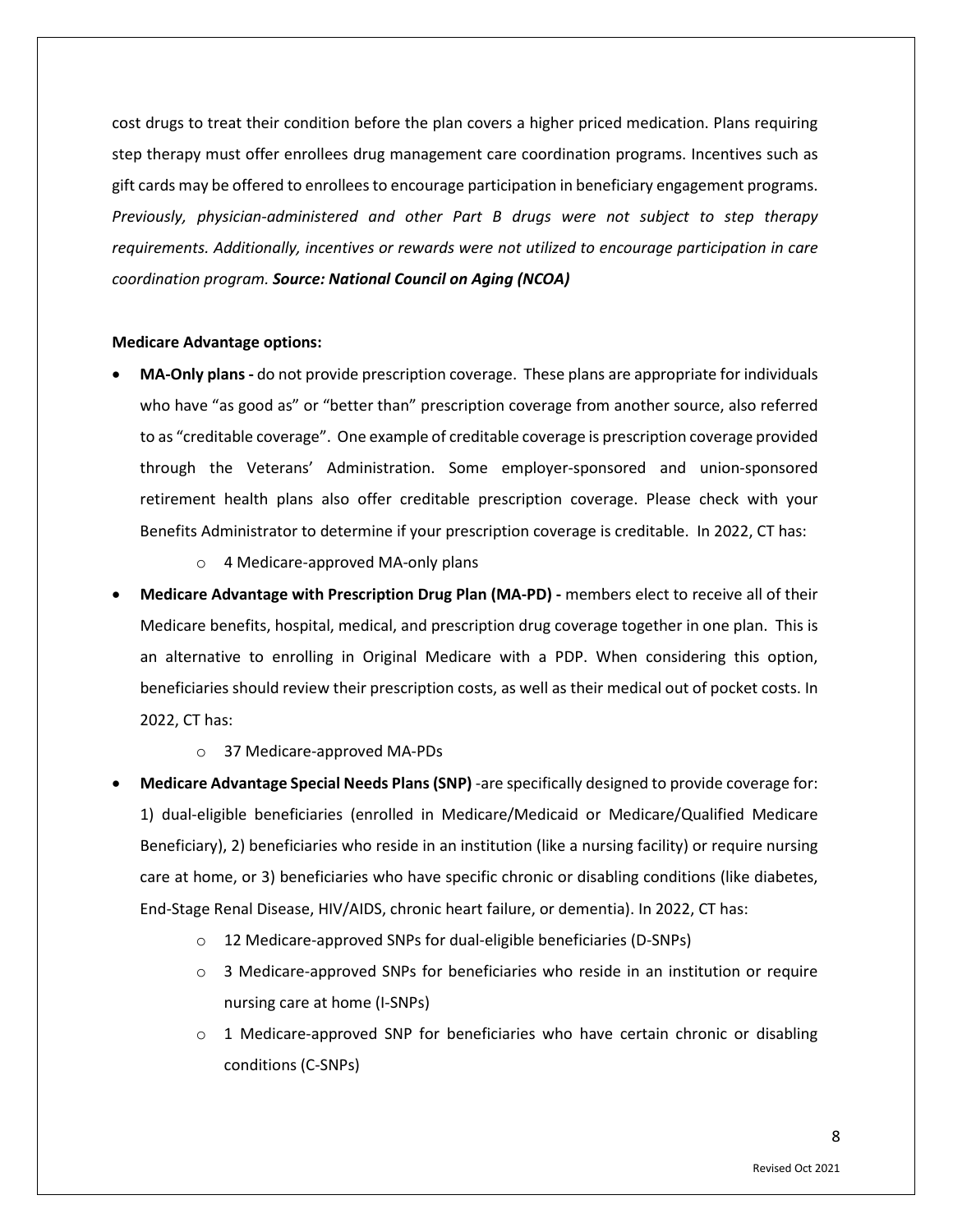#### **WHY SHOULD YOU ENROLL IN A MEDICARE PRESCRIPTION DRUG PLAN?**

You should consider enrolling in a Medicare prescription drug plan if you don't have any prescription drug coverage, or if the coverage you have isn't creditable ("as good as" or "better than") Medicare's prescription drug coverage. For most people, enrollment is voluntary; however, **if you don't enroll when you're first eligible, you could be assessed a "Late Enrollment Penalty" of 1% of the national base beneficiary premium (\$33.37 in 2022) for every month you were without creditable coverage if and when you decide to enroll in the future***.* This penalty includes a higher monthly premium and a delay in coverage, since enrollment would be limited to the Open Enrollment Period. Under most circumstances, this Late Enrollment Penalty will apply for as long as you continue to be eligible for Medicare.

- If your existing drug coverage is creditable, then you may not want to join a Medicare prescription plan. As long as you have creditable drug coverage you will not be penalized for not enrolling in a Medicare prescription plan. Contact your plan administrator to inquire if your current drug coverage is considered "creditable".
- If cost is a concern, you may be eligible for programs that help with the cost of Medicare and Medicare prescription coverage. **From March 2021 - February 2022, an individual with a gross monthly income below \$2,641, or a couple with a combined gross monthly income below \$3,572, may qualify for the Medicare Savings Program**, which will help pay Part B premiums, and in some cases may also help with other cost sharing (co-pays, co-insurance and deductibles). Beneficiaries enrolled in the Medicare Savings Program are automatically enrolled into the Extra Help/Low Income Subsidy program. Extra Help pays the Part D deductible; some or the entire monthly Medicare Part D premium; and lowers the prescription co-pays for medications on your plan's formulary. **In 2022, Extra Help copays are up to \$3.95 for covered generic drugs and up to \$9.85 for brand name drugs**. Extra Help also eliminates the coverage gap, also known as the "donut hole". In addition, beneficiaries with Extra Help have a special enrollment period to make plan changes each quarter of the first three quarters of the calendar year, if needed.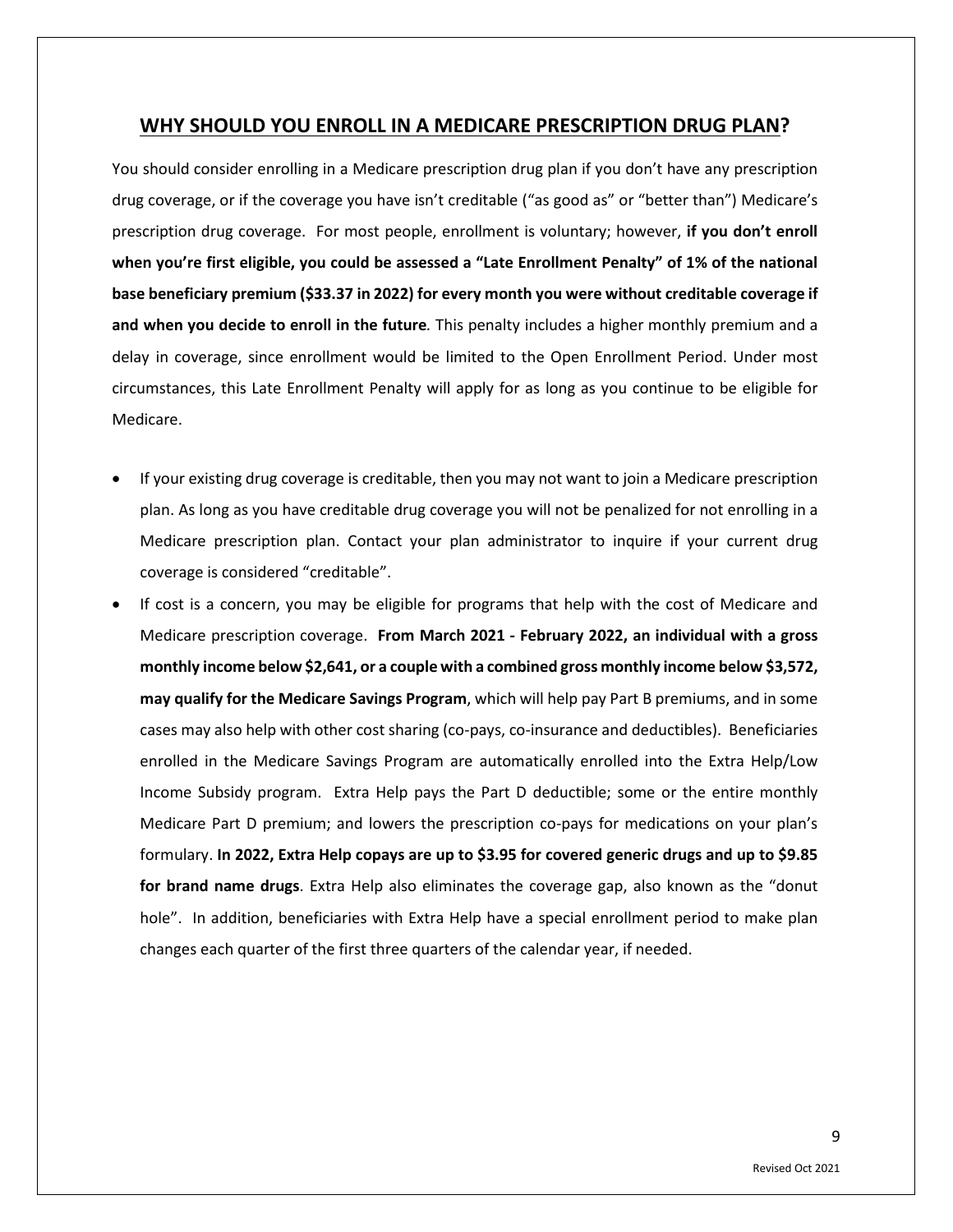#### **ABOUT THE PLANS**

- Everyone who has Medicare Part A and/or Part B has the opportunity to change their Medicare Part D plan or join Part D for the first time during the annual Open Enrollment Period (October 15<sup>th</sup>)  $–$  December  $7<sup>th</sup>$ ).
- Each plan has its own monthly premium, deductible, and co-pay structure for the medications it covers. Some plans offer reduced prices if you use mail order or "preferred" network pharmacies.
- Each plan offers its own selection of drugs it will cover, called a "**formulary**". If a medication is not on the plan's formulary it is a "non-formulary" drug and you will be responsible for the full cost of the medication, even if you have other medical benefits such as Medicaid. **It's important to select your plan carefully; your coverage will be limited to the drugs on your chosen plan's formulary**. To ensure you get the most out of your Medicare prescription plan coverage, it is important to know your medications and find the plan that will best cover your individual prescription needs! Your costs could be lowered by using a preferred pharmacy, if one is offered by the plan.
- Plans may have restrictions on certain medications such as Quantity Limits, Step Therapy or Prior Authorization. These restrictions may affect how your medications are covered and should be a consideration when reviewing your plan options for the following year.
- Anyone on Extra Help, Medicare Savings Program (QMB, SLMB, ALMB), or Medicaid, is automatically enrolled in a randomly selected prescription standard "**benchmark**" drug plan if he/she does not have prescription coverage already. There is no guarantee that all of your medications will be covered by the randomly selected benchmark plan. To avoid being responsible for the full cost of uncovered medications, CHOICES strongly recommends that you review your current prescription drug plan to ensure you are enrolled in the plan that best covers your medication needs. As a recipient of the above assistance programs, you are also entitled to a Special Enrollment Period (SEP) that allows you to change your PDP or MA-PD plan on a quarterly basis throughout the calendar year.
- **Individuals who are eligible for Extra Help and are awaiting their assignment to a prescription drug plan can be enrolled immediately into a temporary prescription drug plan called LINET, at their pharmacy by showing "best available evidence" that they have Extra Help**. The letter you received from the Department of Social Services informing you of your Medicare Savings Program coverage is best available evidence. LINET is premium-free and there are no formulary drug restrictions. Individuals on LINET will be auto-enrolled into a Medicare Part D plan within two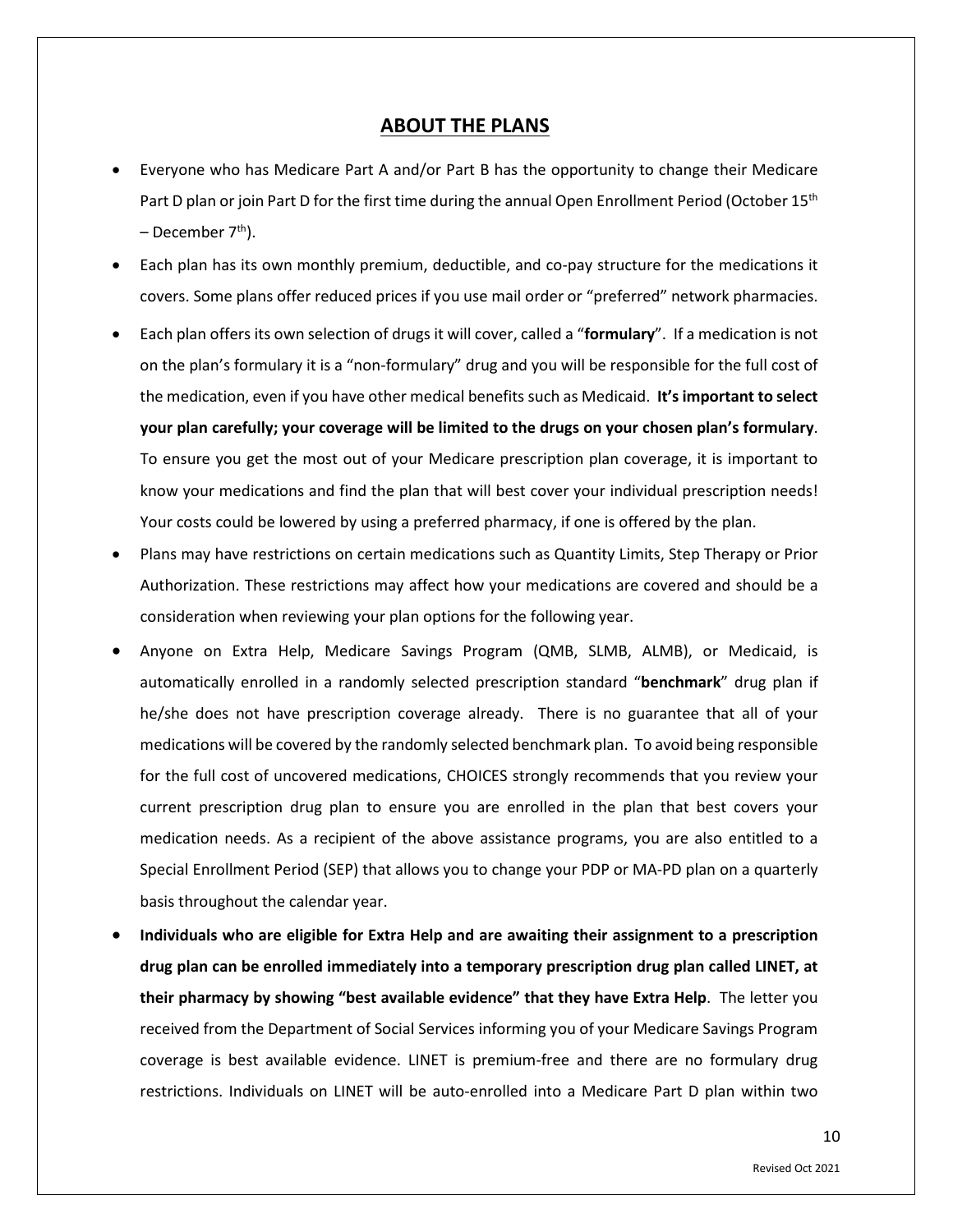months if they have not selected one for themselves. LINET is managed by Humana. Contact CHOICES for help enrolling in LINET.

## **STEPS TO HELP YOU CHOOSE A PLAN**

If you are taking medications, it is in your best interest to find a plan that will provide you with the best coverage for the lowest cost.

The Federal website, [www.Medicare.gov,](http://www.medicare.gov/) has an online tool called the "Plan Finder" that sorts the plans by the lowest estimated annual cost and allows you to make a side-by-side comparison of three plans of your choosing. You will also be able to compare costs at up to three pharmacies and add medications to see which plans best cover the medications you currently take. You can also use the "Plan Finder" tool to enroll in the plan online.

- Step 1 If you have existing prescription insurance, find out if it's "creditable". (Your insurance company **must** send you this information before October 15.)
- Step 2 Make a list of all the prescription drugs you take. Write the name exactly as it appears on your prescription bottle. If you are taking a brand name medication, you want to be sure the screen includes the brand name drug and not the generic version (note: you can discuss with your prescribing physician the possibility of taking generic medications, which may provide some cost savings to you). Be sure to include the dosage you take and the quantity you get each month.
- Step 3 If costs are a concern, find out if you qualify for Extra Help or a Medicare Savings Program. If you do, you may save money on premiums, deductibles, and co-pays. If you have Medicaid (Title 19) or the Medicare Savings Program (QMB, SLMB or ALMB), you *automatically* qualify for Extra Help.
- Step 4 Think about what features or benefits are most important to you in a prescription drug plan. For example: Can you take generic drugs or do you need a brand name? Do you spend part of the year outside Connecticut and need a national plan? Do you take only a few low-cost medications? If so, a less expensive plan may be adequate. Do you take many or costly medications? If so, maybe an enhanced plan would better suit your needs and be well worth the additional premium dollars.
- Step 5 Finally, don't be afraid to ask questions to find the best plan for your needs. Questions to consider:
	- How much is the monthly premium?
	- Is there an annual deductible? How much is it? (Maximum of **\$480 for 2022**)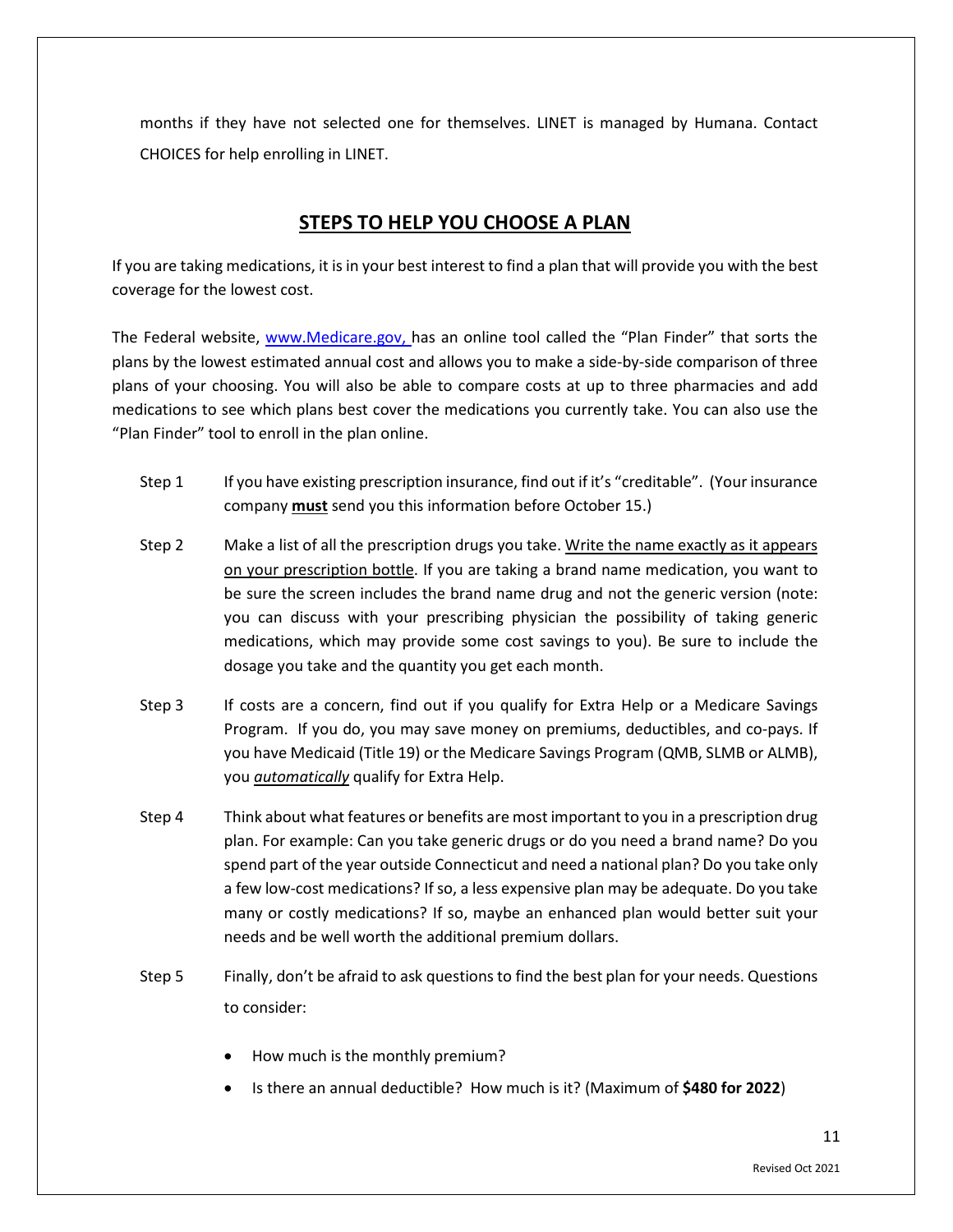- Does the plan cover the drugs you take now?
- What Tier level are the medications you are taking for the plan you are considering? The co-pay or co-insurance you are responsible for varies depending on what "Tier" your plan considers your medication. Two plans could cover the same drug, but one plan could place it at Tier 1 & the other at Tier 3 causing significant cost differences!
- Are there prior authorization requirements for certain drugs? Is "step-therapy" required? (The requirement that you must try certain drugs first before you can get the medication prescribed by your doctor.)
- Is the plan convenient & accepted at your pharmacy? Does it offer mail order & if so - is it more or less expensive?
- What is the plan's "exception" process if you are denied a particular drug?
- If you are considering a Medicare Advantage plan (a private Medicare plan that administers your Medicare dollars) have you reviewed your hospital and medical out of pocket expenses? Are your medical providers in the plan's network? Should you consider a PPO that provides some coverage if you go out of network? Does the plan offer additional coverage benefits, such as dental or gym memberships? Please keep in mind that you are not eligible to change plans outside of the open enrollment period (unless you are on Extra Help) even if your provider leaves the plan's network, or if your insurance carrier drops hospitals or providers during the course of the year.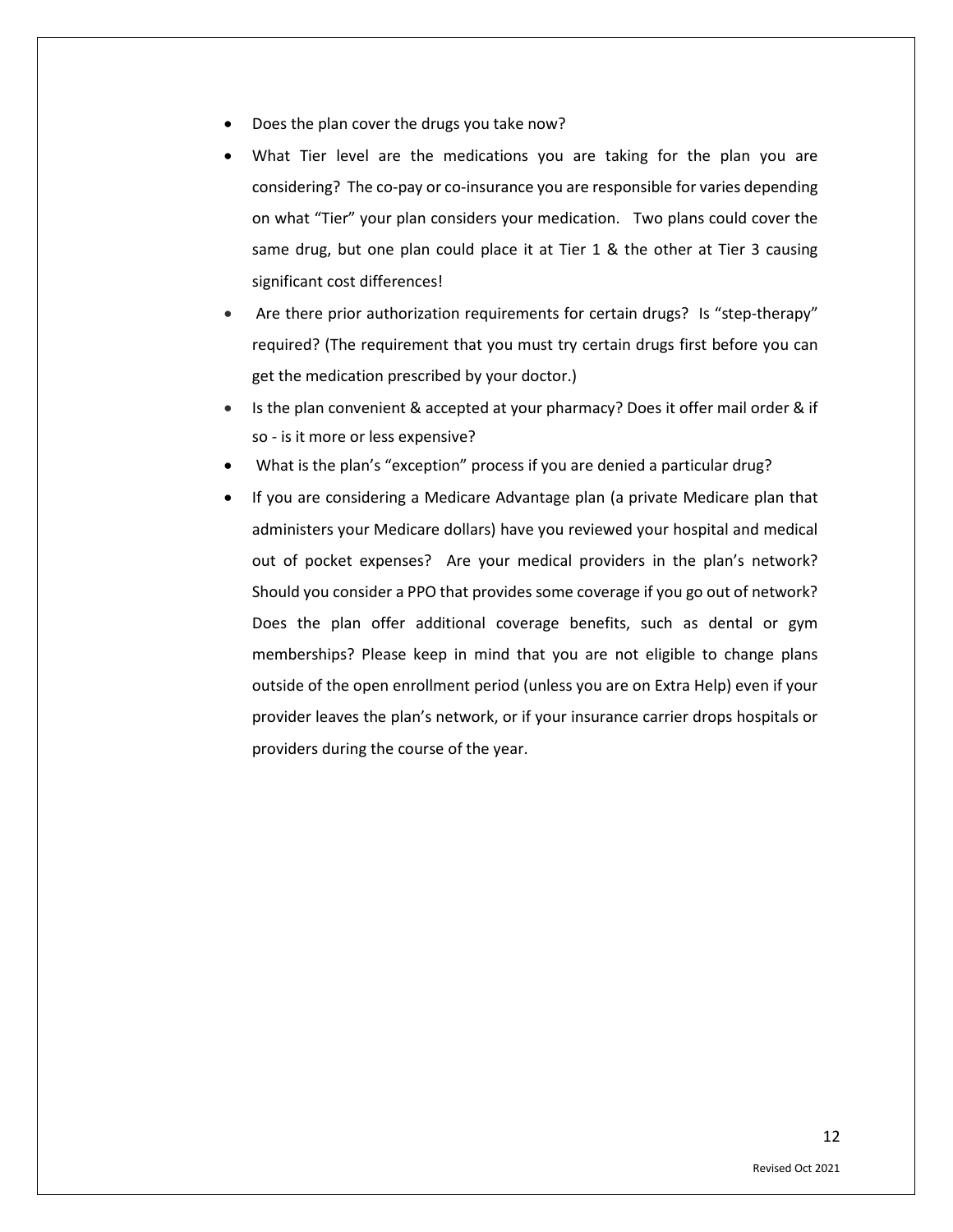#### **HOW TO ENROLL IN A PLAN**

There are a number of ways you can enroll in a plan:

- 1. Call CHOICES at **1-800-994-9422** to speak to a CHOICES counselor at the Area Agency on Aging serving [your area of the state.](https://portal.ct.gov/AgingandDisability/Content-Pages/Topics-A-Z/Area-Agencies-on-Aging) A counselor will take you step by step through the process to help you as you make an informed decision. They can enroll you into the plan of your choice over the phone. CHOICES holds enrollment events throughout the State where you can receive assistance. Contact the toll-free CHOICES line or visit<https://portal.ct.gov/ADS-CHOICES> for a list of open enrollment events in your area.
- 2. Go onto the Medicare "Plan Finder" [\(www.medicare.gov\)](http://www.medicare.gov/) and enroll in the plan of your choice online.
- 3. Call the plan of your choice directly. Plan phone numbers are listed on the following pages for your convenience. You can also go to the plan's website.
- 4. Call Medicare (1-800-MEDICARE) and tell them you've made a decision and want to enroll in a Medicare Rx plan.

If you are changing from one Medicare plan to another, you only need to enroll in the new plan and it will remove you from your current plan. For example: If you are enrolled in a Medicare Advantage plan and want to return to Medicare, you enroll in a Medicare Part D plan and it will remove you from your Medicare Advantage plan automatically. In this case, beneficiaries should consider purchasing a private, Medicare Supplement plan (also called Medigap plan) to help with out-of-pocket expenses. These plans are standardized and enrollment is available at any point in the year by contacting the plan directly. CHOICES can help you understand the Medicare supplement plan options and provide a list of current premiums.

#### **IMPORTANT INFORMATION ABOUT NOTICES**

Beginning in the fall of 2018, plans will no longer mail copies of the Evidence of Coverage to beneficiaries. Instead, the Evidence of Coverage will be available online and a hard copy must be requested. All of these documents should be reviewed thoroughly to help you decide if your current plan still meets your needs for the upcoming year. Here's a list of notifications and resources which you should review and/or request as you prepare for Medicare Open Enrollment:

• The Annual Notice of Change (ANOC), a 10+ page document sent out to people enrolled in a Medicare Advantage and/or Medicare Part D. The ANOC is sent by your Medicare plan and includes any changes to your current plan's coverage, costs, or service area that will become effective in January. Insurance companies can make changes every year that may increase your out-of-pocket cost or decrease your benefits, so it's important to review this document thoroughly. You should receive this notice by September 30, if not contact your plan directly.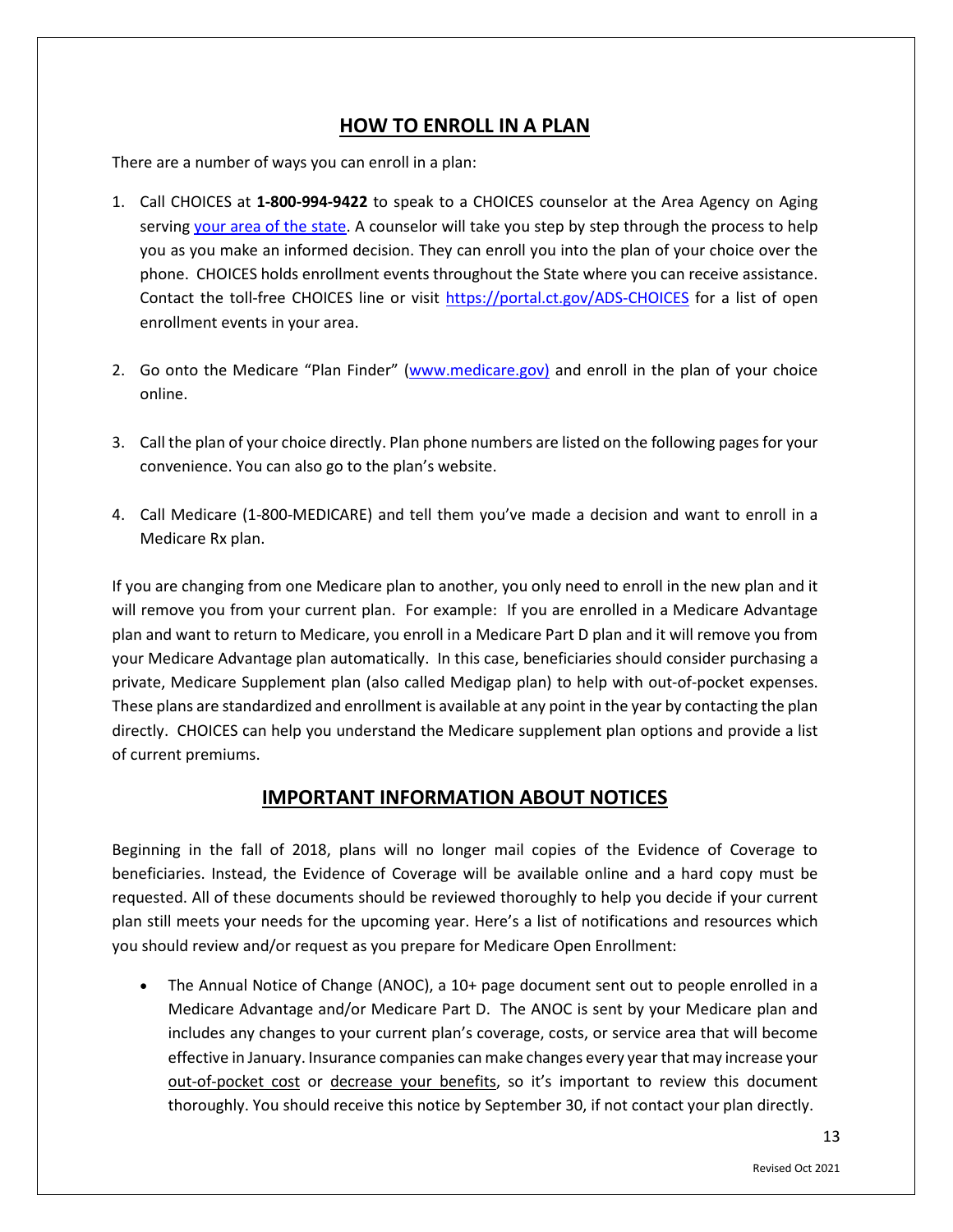- The Evidence of Coverage is 140+ page document that contains a detailed overview of what your current plan covers, cost, and more. Medicare Advantage and/or Medicare Part D plans are no longer required to mail hard copies of the Evidence of Coverage to plan enrollees. Instead, Medicare Advantage and Medicare Part D plans are required to publish the EOC on their website by October 15.
- Plans are required to mail a printed notice called the Notification of Electronic Materials to all enrollees explaining how to obtain hard copies of plan materials routinely available on the plan's website (EOC, provider directories and formularies). The notice must list the plan's website, the date the documents will be available on the website, and a phone number to request hard copies of the EOC, plan provider directories and/or plan formularies.
- Medicare & You Handbook is sent by The Centers for Medicare and Medicaid Services (CMS) in late September to current enrollees. This handbook contains lots of useful information about when Medicare covers certain services, including preventive care, medical equipment and supplies and much more. If you don't receive one by the second week in October, call 1- 800-Medicare to get another copy with your state's specific plan information, or go to www.Medicare.gov to view the general information online.
- Notice of Plan Termination/Reassignment Notice. If your Medicare Part D or Extra Help plan will no longer be available in the upcoming year, CMS will send you a blue notification. You will have the option of selecting a new drug plan for the upcoming year or you will be reassigned to one by CMS. Your decision must be made before December 31st.

If you haven't already done so, consider creating a [Medicare.gov](https://www.medicare.gov/) account to receive all notices via email. In addition, call your plan to learn about their paperless options. You can find their customer service phone number on your insurance card.

#### **NEW COVERAGE LIMITATIONS FOR AT-RISK BENEFICIARIES**

In April 2018, under the Comprehensive Addiction & Recovery Act (CARA), CMS issued regulations that establish a framework for Medicare prescription drug plans to use to identify beneficiaries who are atrisk of misusing frequently abused drugs and to manage utilization. Plans will identify at-risk beneficiaries based on their opioid use. Beneficiaries with certain medical conditions are exempt from review for potential opioid abuse. When a plan determines that an enrollee is at-risk for opioid misuse, a variety of steps will be taken to address the concerns. Some examples include: 1) case management, 2) a "lock-in" with selected prescribers or network pharmacies, 3) point-of-sale edits at the pharmacy that limit supply amounts, or 4) prohibit at-risk Low Income Subsidy beneficiaries from using the Special Enrollment Period to change plans. Limitations can only be imposed after the plan notifies the beneficiary of their at-risk status. Beneficiaries can appeal an at-risk determination, if they believe their plan has made a mistake. These new procedures took effect on January 1, 2020.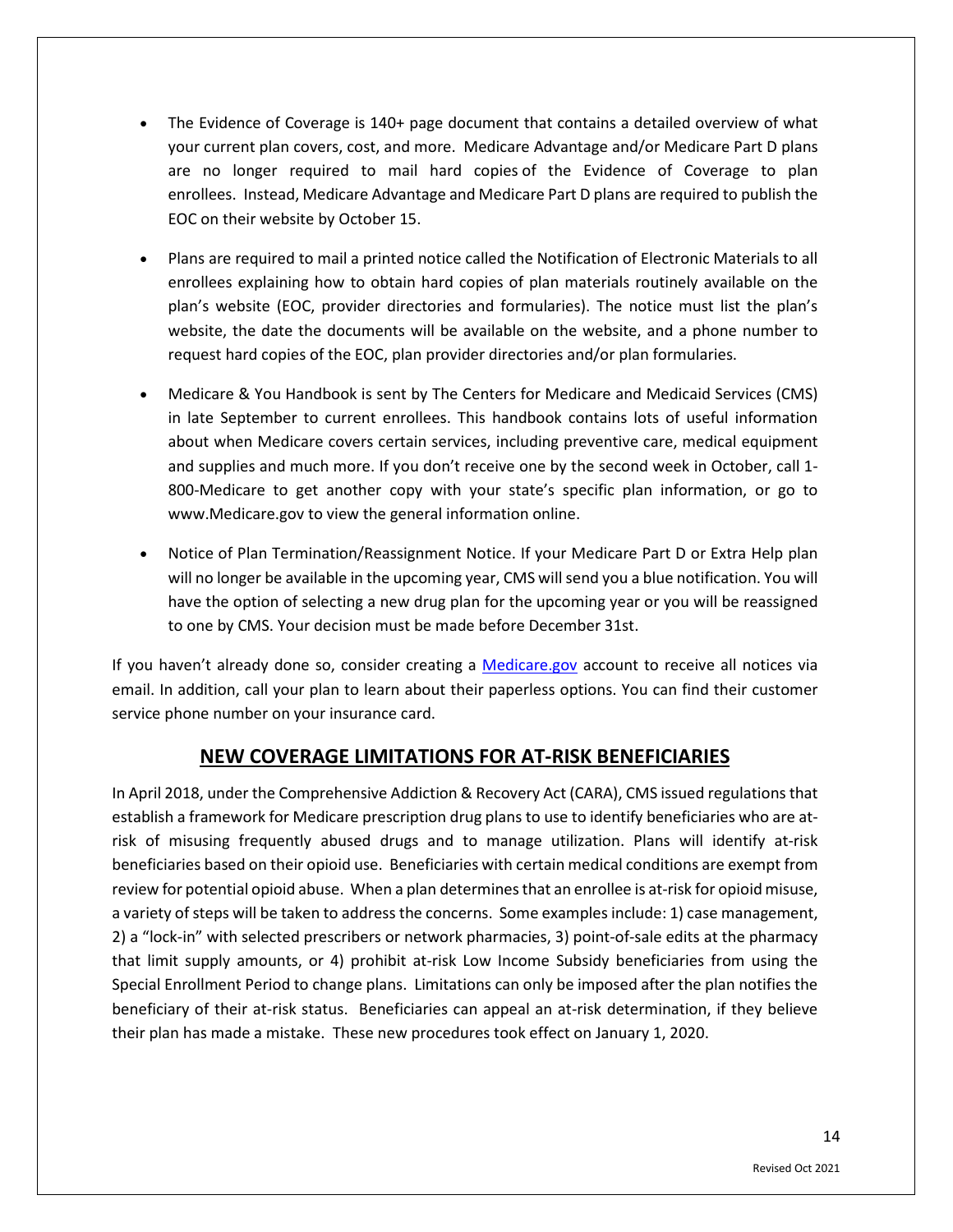## **PART D SENIOR SAVINGS MODEL – LOWER COST INSULINS**

The Centers for Medicare & Medicaid Services (CMS) announced a new Part D feature for 2021, called the Part D Senior Savings Model, intended to lower out-of-pocket costs for insulin. Participating plans will offer beneficiaries plan choices that provide broad access to multiple types of insulin, marketed by Model-participating pharmaceutical manufacturers, at **a maximum copay of \$35 each for a month's supply of insulin** in the deductible, initial coverage, and coverage gap phases of the Part D benefit.

The following pharmaceutical manufacturers are participating in the Part D Senior Savings Model in 2022:

- Eli Lilly and Company
- MannKind Corporation
- Mylan Specialty L.P., a Viatris Company
- Novo Nordisk, Inc. and Novo Nordisk Pharma, Inc.
- Sanofi-Aventis U.S. LLC

**Beneficiaries who take insulin and are interested in selecting a Model plan should ensure that the particular insulin they take is covered.** A list of covered insulin drugs under the Senior Savings Model can be found [here.](https://innovation.cms.gov/media/document/partd-seniorsav-ndclist-2022) Participating Model plans are searchable on th[e Medicare Plan Finder.](https://www.medicare.gov/plan-compare/#/?lang=en&year=2021) They are also listed below.

Note: the filter for searching by Part D Senior Savings Model plans has been removed from the Medicare Plan Finder. **Beneficiaries should search for the overall least expensive plan for all of their medications – not just insulin.** If you have entered all your drugs and are filtering only by total premium + drug costs, the insulin savings model plans should rise to the top of the list automatically if they are the lowest price plan for all your medications.

In 2022, the following standalone Prescription Drug Plans (**PDPs**) are participating in the Part D Senior Savings Model in CT:

| Company/ID                 | <b>Plan Name/ID</b>                   |
|----------------------------|---------------------------------------|
| UnitedHealthcare (S5820)   | AARP MedicareRx Preferred (002)       |
| Cigna (S5617)              | Cigna Extra Rx (247)                  |
| Humana (S5884)             | Humana Premier Rx Plan (149)          |
| Mutual of Omaha Rx (S7126) | Mutual of Omaha Rx Premier (072)      |
| Aetna Medicare (S5601)     | SilverScript Plus (005)               |
| Wellcare (S4802)           | Wellcare Medicare Rx Value Plus (205) |
| Wellcare (S4802)           | Wellcare Value Script (137)           |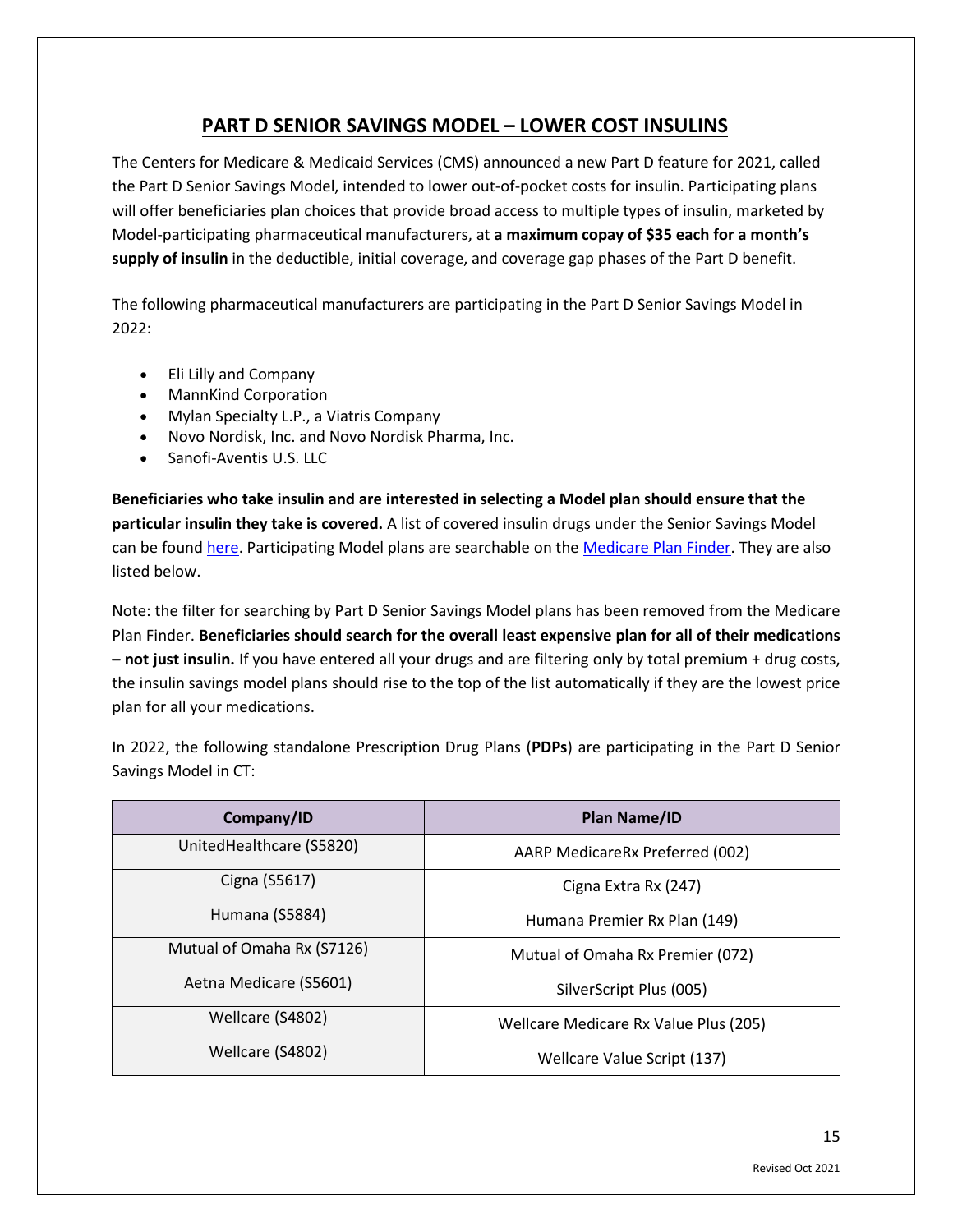In 2022, the following Medicare Advantage Plans with Prescription Drug Coverage (**MAPDs**) are participating in the Part D Senior Savings Model in CT:

| Company/ID                                | <b>Plan Name/ID</b>                                 |
|-------------------------------------------|-----------------------------------------------------|
| UnitedHealthcare (R7444)                  | AARP Medicare Advantage Choice (001)                |
| UnitedHealthcare (H3442)                  | AARP Medicare Advantage Walgreens (001)             |
| Anthem Blue Cross and Blue Shield (H5854) | Anthem MediBlue Select (010)                        |
| UnitedHealthcare (H0710)                  | UnitedHealthcare Assisted Living Plan (I-SNP) (009) |
| United Healthcare (H0755)                 | United Health care Medicare Advantage Plan 1 (030)  |
| United Healthcare (H0755)                 | UnitedHealthcare Medicare Advantage Plan 2 (031)    |
| United Healthcare (H0755)                 | United Health care Medicare Advantage Plan 3 (033)  |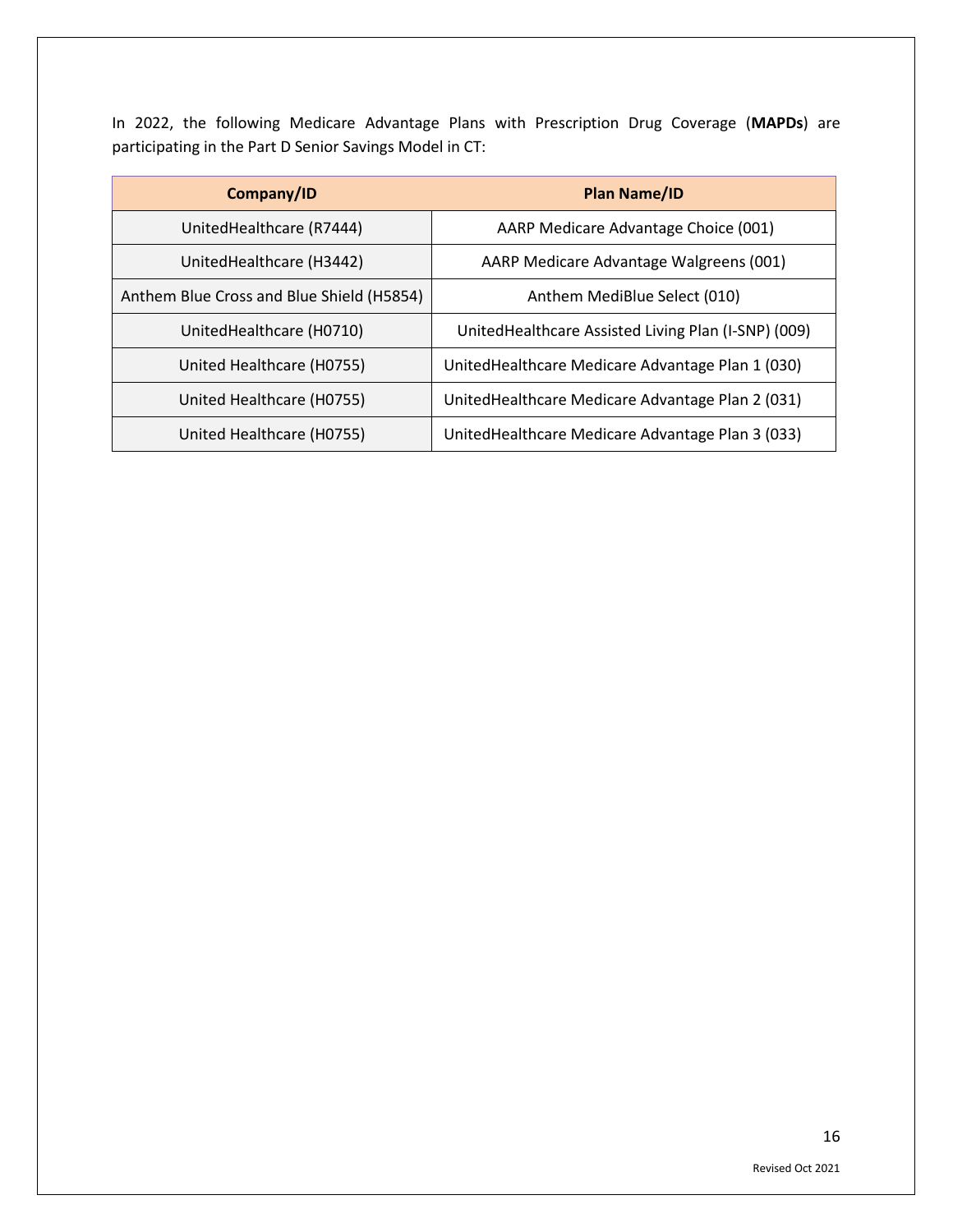#### **2022 PART D STANDARD PLAN COST-SHARING\***

| <b>Part D Benefit Cost</b><br><b>Period</b> | Cost & Who Pays What                                                                                                                                                                                                                                                                                                                                                                                                                                                                                                             | <b>Beneficiary Pays (TrOOP)</b>                                                                                            | <b>Plan Pays</b>                                             | <b>Total Amount Spent on Plan Covered</b><br><b>Drugs</b><br>(both beneficiary payments and plan<br>payments)                                                                       |
|---------------------------------------------|----------------------------------------------------------------------------------------------------------------------------------------------------------------------------------------------------------------------------------------------------------------------------------------------------------------------------------------------------------------------------------------------------------------------------------------------------------------------------------------------------------------------------------|----------------------------------------------------------------------------------------------------------------------------|--------------------------------------------------------------|-------------------------------------------------------------------------------------------------------------------------------------------------------------------------------------|
| <b>Initial Deductible</b>                   | Beneficiary Pays 100%                                                                                                                                                                                                                                                                                                                                                                                                                                                                                                            | Up to \$480                                                                                                                | \$0                                                          | \$480 (amount spent on deductible, before<br>ICP begins)                                                                                                                            |
| <b>Initial Coverage</b><br>Period (ICP)     | Costs of covered drugs are<br>shared: 25% by beneficiary,<br>75% by plan                                                                                                                                                                                                                                                                                                                                                                                                                                                         | Up to \$1,107.50*<br>*maximum beneficiary would<br>pay if plan has no deductible                                           | \$3,322.50                                                   | \$4,430 (amount spent during ICP<br>including applicable deductible, before<br>Coverage Gap begins                                                                                  |
| <b>Coverage Gap</b><br>(Donut Hole)         | While the Part D coverage gap ("donut hole") officially closed in 2020, that does not<br>mean beneficiaries don't have to share a portion of costs after the ICP:<br>The beneficiary will continue to pay 25% for both generic drugs and brand-name<br>$\bullet$<br>drugs, plus a small portion of the pharmacy dispensing fee (approx. \$1-\$3).<br>The plan pays 75% of the cost of generic drugs and 5% for brand-name drugs.<br>$\bullet$<br>The drug manufacturer provides a 70% discount on brand-name drugs.<br>$\bullet$ | Up to \$5,582.50 - Total Amount spent<br>between the end of the ICP and prior to<br>the Catastrophic Benefit Period.       |                                                              |                                                                                                                                                                                     |
|                                             | Note about True Out-of-Pocket (TrOOP) costs:<br>The total amount spent in this period (up to \$5,582.50) includes:<br>The drug costs paid by the beneficiary, and<br>$\bullet$<br>The 70% discount on <b>brand-name</b> drugs provided by the drug manufacturer.<br>$\bullet$<br>Payments made by the plan during this period (75% on generics, 5% on brand-name<br>drugs) do not count toward TrOOP.                                                                                                                            | \$10,690.20 - Total amount spent during<br>both the ICP and the Coverage Gap before<br>Catastrophic Benefit Period Begins. |                                                              |                                                                                                                                                                                     |
| Catastrophic<br><b>Benefit Period</b>       | When an enrollee's total<br>out-of-pocket spending<br>reaches \$7,050, they hit the<br>catastrophic benefits period,<br>and costs of covered drugs<br>are shared. Beneficiary pays<br>reduced copay/coinsurance;<br>plan pays the difference.                                                                                                                                                                                                                                                                                    | Greater of:<br>5% co-insurance OR \$3.95 co-<br>pay for generic, \$9.85 co-pay<br>for brand-name or non-<br>preferred.     | Any remaining<br>portion of the<br>negotiated drug<br>price. | Beneficiary will remain in the Catastrophic<br>Benefit Period through December 31,<br>2022.<br>Part D benefit will reset on January 1,<br>2023, starting again with the deductible. |

**\*Most Part D plans are not standard plans. This means calculating TrOOP costs during the initial deductible and ICP varies by plan.** Source: 2022 Call

Letter (pp. 75-83) at[: https://www.cms.gov/files/document/2022-announcement.pdf](https://www.cms.gov/files/document/2022-announcement.pdf)

*This chart was produced by: [National Council on Aging \(NCOA\) Center for Benefits Access](https://gcc02.safelinks.protection.outlook.com/?url=https%3A%2F%2Fassets-us-01.kc-usercontent.com%2Fffacfe7d-10b6-0083-2632-604077fd4eca%2F7abecf63-916a-4c03-97fc-9d2c2c9620f6%2Fpart-d-cost-sharing-chart-2022.pdf&data=04%7C01%7CMelanie.Lambert%40ct.gov%7C4277d3e23620478ae2b508d98a7dd6fa%7C118b7cfaa3dd48b9b02631ff69bb738b%7C0%7C0%7C637693095364715046%7CUnknown%7CTWFpbGZsb3d8eyJWIjoiMC4wLjAwMDAiLCJQIjoiV2luMzIiLCJBTiI6Ik1haWwiLCJXVCI6Mn0%3D%7C1000&sdata=9Y0cDuXRSOLS5W6e%2BCUlfz7sDhkdTg%2FhfFDukAgRd98%3D&reserved=0)*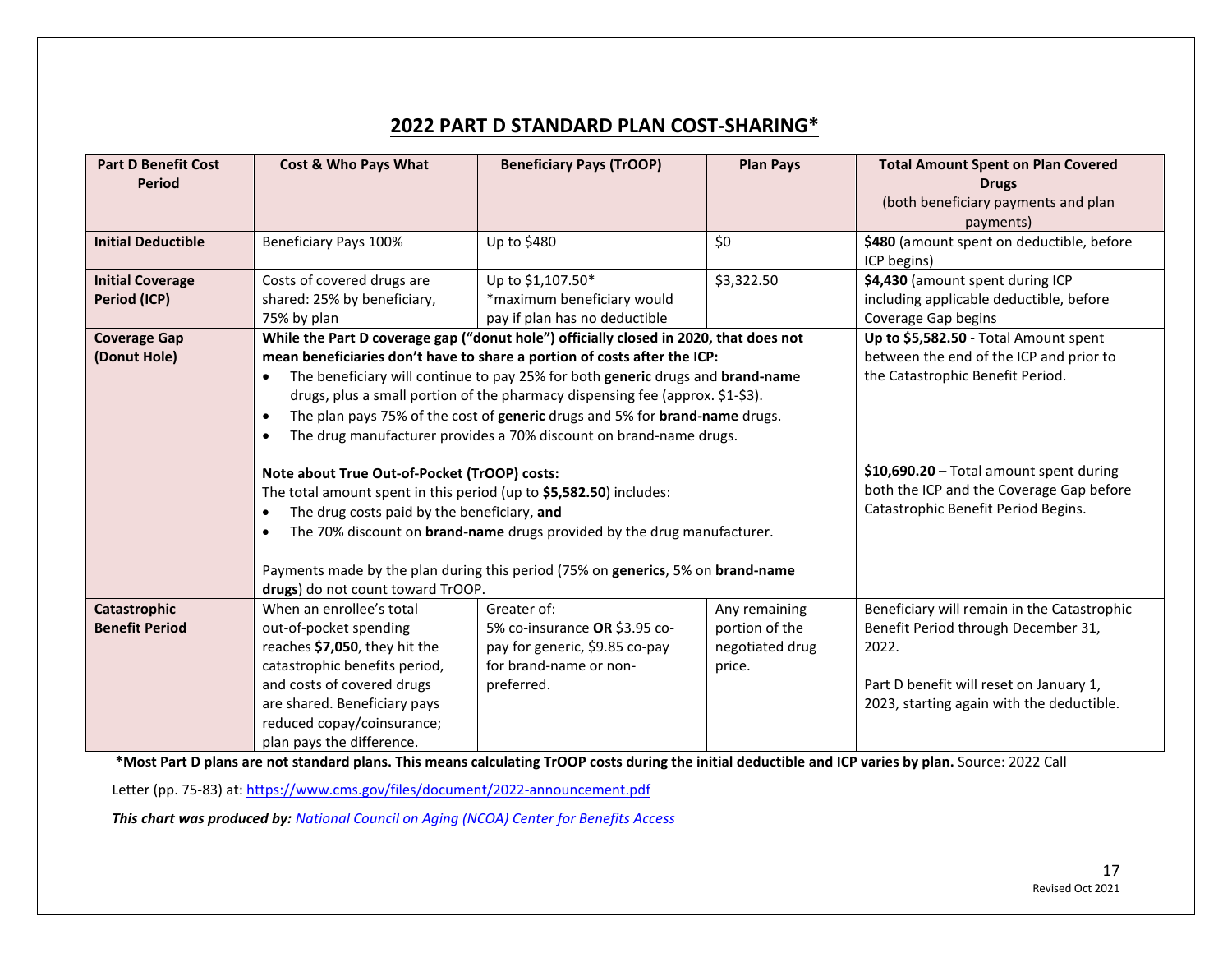## **2022 Connecticut Medicare Part D Prescription Drug Plans (PDP)**

| PLAN NAME (ID)                              | <b>NATIONAL</b>         | <b>MONTHLY</b>          | <b>PREMIUM WITH</b>        | <b>ANNUAL</b>     | <b>EXTRA</b>               | <b>BENEFIT TYPE</b> |  |
|---------------------------------------------|-------------------------|-------------------------|----------------------------|-------------------|----------------------------|---------------------|--|
|                                             | <b>PDP</b>              | <b>PREMIUM</b>          | <b>FULL EXTRA HELP</b>     | <b>DEDUCTIBLE</b> | <b>COVERAGE</b>            |                     |  |
|                                             |                         |                         |                            |                   | <b>IN THE GAP</b>          |                     |  |
| Aetna Medicare                              | www.aetnamedicare.com   |                         |                            |                   | Member Rating of Plan: 83% |                     |  |
| $($ S5601 $)$                               | Phone: 1-833-526-2445   |                         |                            |                   | Star Rating: 3.5           |                     |  |
| SilverScript Choice (004)                   | Yes                     | \$33.60                 | \$0                        | \$480*            | <b>No</b>                  | <b>Basic</b>        |  |
| SilverScript Plus (005)                     | Yes                     | \$72.50                 | \$41.00                    | \$0               | Yes                        | Enhanced            |  |
| Silverscript SmartRx (177)                  | Yes                     | \$7.40                  | \$7.40                     | \$480*            | <b>No</b>                  | Enhanced            |  |
| <b>Anthem Blue Cross and Blue Shield</b>    |                         | www.rxmedicareplans.com |                            |                   | Member Rating of Plan: 83% |                     |  |
| (S2893)                                     | Phone: 1-877-479-2227   |                         |                            |                   | Star Rating: 4.5           |                     |  |
| Blue MedicareRx Premier (003)               | <b>No</b>               | \$136.20                | \$99.90                    | \$0               | Yes                        | Enhanced            |  |
| Blue MedicareRx Value Plus (001)            | No                      | \$51.70                 | \$15.40                    | \$480*            | No                         | <b>Basic</b>        |  |
| <b>Cigna (S5617)</b>                        | www.cignamedicare.com   |                         | Member Rating of Plan: 84% |                   |                            |                     |  |
|                                             | Phone: 1-800-735-1459   |                         | Star Rating: 3.5           |                   |                            |                     |  |
| Cigna Essential Rx (281)                    | Yes                     | \$32.10                 | \$12.80                    | \$480*            | No                         | Enhanced            |  |
| Cigna Extra Rx (247)                        | Yes                     | \$55.60                 | \$46.00                    | \$100*            | Yes                        | Enhanced            |  |
| Cigna Secure Rx (008)                       | <b>Yes</b>              | \$33.50                 | $\overline{\mathsf{S}}$    | \$480*            | <b>No</b>                  | <b>Basic</b>        |  |
| <b>Elixir Insurance (Formerly Envision)</b> | www.elixirinsurance.com |                         | Member Rating of Plan: 80% |                   |                            |                     |  |
| (S7694)                                     | Phone: 1-888-377-1439   |                         |                            |                   | Star Rating: 3             |                     |  |
| Elixir RxSecure (002)                       | Yes                     | \$36.10                 | \$0                        | \$480             | No                         | <b>Basic</b>        |  |
| Elixir RxPlus (125)                         | Yes                     | \$36.50                 | \$18.70                    | \$480*            | <b>No</b>                  | Enhanced            |  |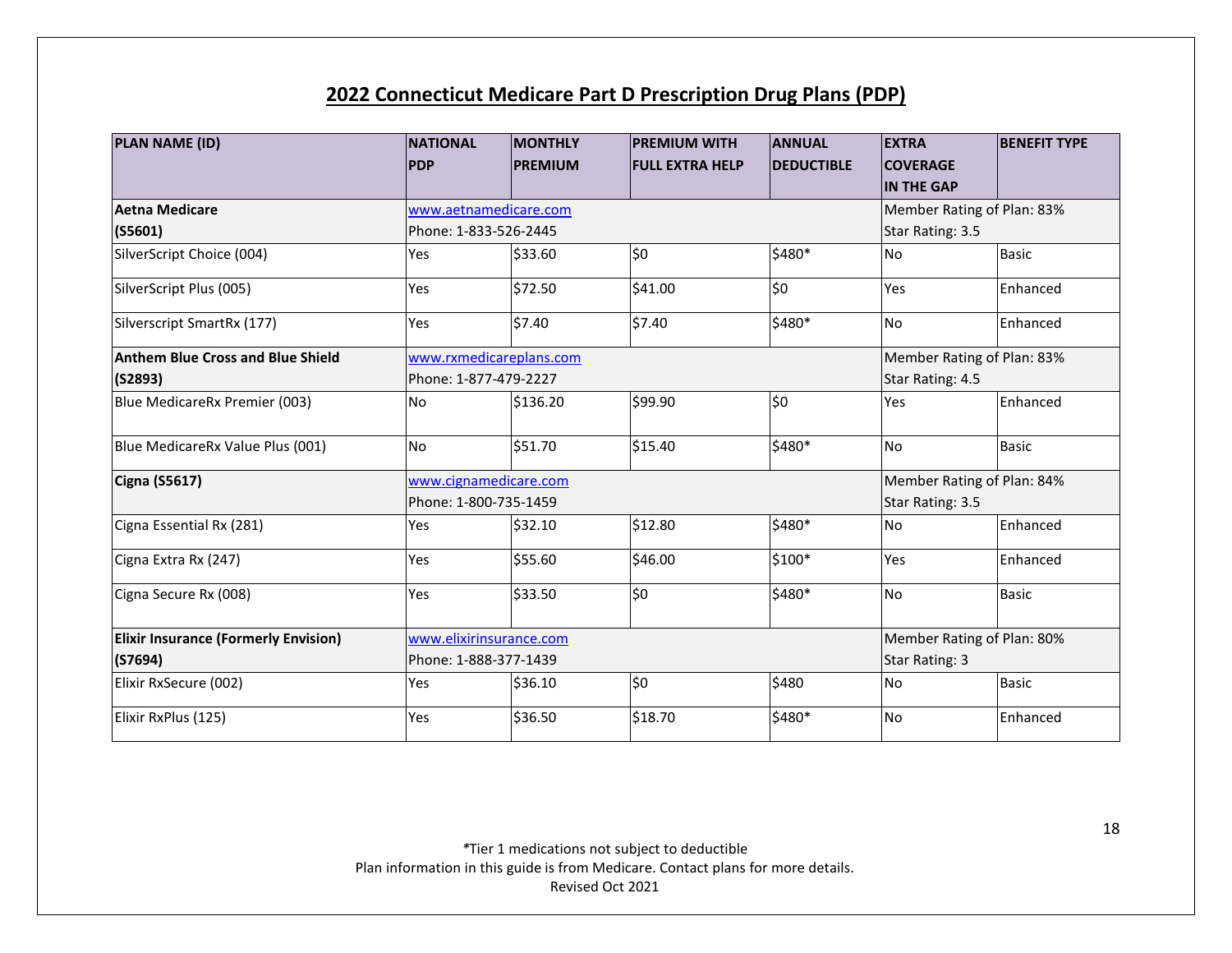## **2022 Connecticut Medicare Part D Prescription Drug Plans (PDP)**

| PLAN NAME (ID)                                  | <b>NATIONAL</b>         | <b>MONTHLY</b>                             | <b>PREMIUM WITH</b> | <b>ANNUAL</b>              | <b>EXTRA</b>       | <b>BENEFIT TYPE</b> |  |
|-------------------------------------------------|-------------------------|--------------------------------------------|---------------------|----------------------------|--------------------|---------------------|--|
|                                                 | <b>PDP</b>              | <b>PREMIUM</b>                             | <b>FULL SUBSIDY</b> | <b>DEDUCTIBLE</b>          | <b>COVERAGE IN</b> |                     |  |
|                                                 |                         |                                            | <b>EXTRA HELP</b>   |                            | <b>THE GAP</b>     |                     |  |
| Humana (S5884)                                  |                         | www.humana.com/medicare                    |                     | Member Rating of Plan: 84% |                    |                     |  |
|                                                 | Phone: 1-800-706-0872   |                                            |                     | <b>Star Rating: 4</b>      |                    |                     |  |
| Humana Basic Rx Plan (102)                      | Yes                     | \$36.30                                    | \$0                 | \$480                      | No                 | <b>Basic</b>        |  |
| Humana Premier Rx Plan (149)                    | Yes                     | \$75.00                                    | \$38.70             | \$480*                     | <b>No</b>          | Enhanced            |  |
| Humana Walmart Value Rx Plan<br>(182)           | Yes                     | \$22.70                                    | \$0.60              | \$480*                     | <b>No</b>          | Enhanced            |  |
| Mutual of Omaha Rx (S7126)                      | www.mutualofomaharx.com |                                            |                     | Member Rating of Plan: 80% |                    |                     |  |
|                                                 | Phone: 1-800-961-9006   |                                            |                     | Star Rating: 3.5           |                    |                     |  |
| Mutual of Omaha Rx Plus (002)                   | <b>No</b>               | \$97.20                                    | \$60.90             | \$480                      | No                 | <b>Basic</b>        |  |
| Mutual of Omaha Rx Premier (072)                | No                      | \$35.10                                    | \$35.10             | \$480*                     | <b>No</b>          | Enhanced            |  |
| <b>United Healthcare (S5820)</b>                | www.AARPMedicareRX.com  |                                            |                     | Member Rating of Plan: 84% |                    |                     |  |
|                                                 | Phone: 1-888-867-5564   |                                            |                     | Star Rating: 3.5           |                    |                     |  |
| AARP MedicareRx Preferred (002)                 | Yes                     | \$101.00                                   | \$64.70             | \$0                        | <b>No</b>          | Enhanced            |  |
| United Healthcare (S5921)                       | www.AARPMedicareRX.com  |                                            |                     | Member Rating of Plan: 78% |                    |                     |  |
|                                                 |                         | AARP MedicareRx Saver Plus: 1-888-867-5564 |                     | Star Rating: 4             |                    |                     |  |
|                                                 |                         | AARP MedicareRx Walgreens: 1-800-753-8004  |                     |                            |                    |                     |  |
| AARP MedicareRX Saver Plus (348)                | Yes                     | \$35.00                                    | \$0.00              | \$480                      | <b>No</b>          | <b>Basic</b>        |  |
| AARP MedicareRX Walgreens (385)                 | Yes                     | \$29.30                                    | \$5.30              | \$310*                     | <b>No</b>          | Enhanced            |  |
| <b>WellCare (S4802)</b>                         | www.wellcare.com/pdp    |                                            |                     | Member Rating of Plan: 81% |                    |                     |  |
|                                                 | Phone: 1-888-293-5151   |                                            |                     | Star Rating: 3.5           |                    |                     |  |
| WellCare Classic (076)                          | Yes                     | \$33.50                                    | \$0                 | \$480                      | <b>No</b>          | <b>Basic</b>        |  |
| WellCare Value Script (137)                     | Yes                     | \$13.00                                    | \$13.00             | \$480*                     | No                 | Enhanced            |  |
| <b>WellCare Medicare Rx Value Plus</b><br>(205) | Yes                     | \$69.00                                    | \$36.50             | \$0                        | <b>No</b>          | Enhanced            |  |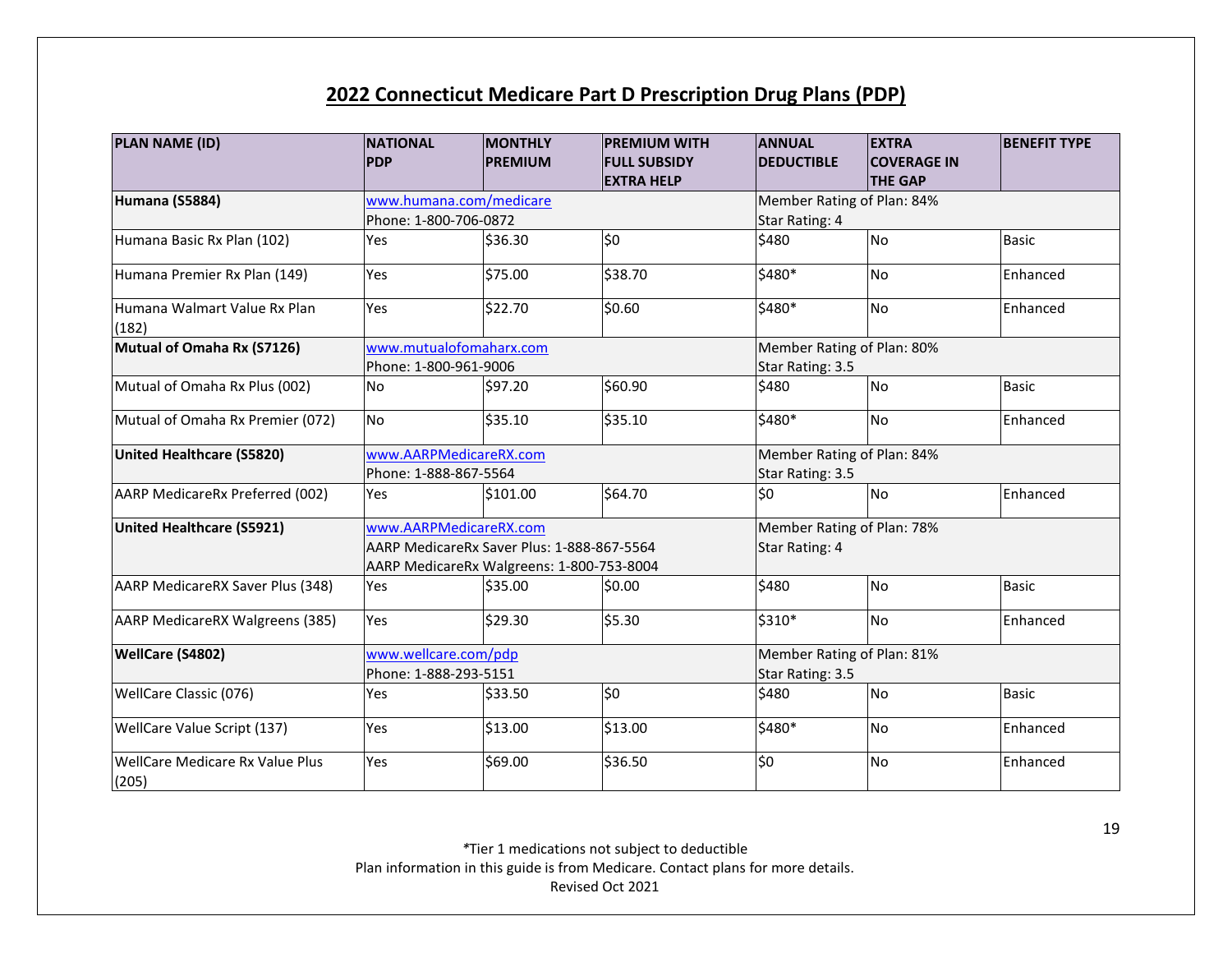## **2022 Connecticut Medicare BENCHMARK Prescription Drug Plans (PDP)**

| Plan Name (ID)                              | <b>Monthly</b>          | <b>Part D Premium with</b> | <b>Part D Premium</b> | <b>Part D Premium</b>      | <b>Part D Premium</b>      |  |
|---------------------------------------------|-------------------------|----------------------------|-----------------------|----------------------------|----------------------------|--|
|                                             | <b>Premium</b>          | <b>Full Extra Help</b>     | with 75% Extra Help   | with 50% Extra Help        | with 25% Extra             |  |
|                                             |                         |                            |                       |                            | <b>Help</b>                |  |
| <b>Aetna Medicare</b>                       | www.aetnamedicare.com   |                            |                       | Member Rating of Plan: 83% |                            |  |
| $($ S5601 $)$                               | Phone: 1-833-526-2445   |                            |                       | Star Rating: 3.5           |                            |  |
| SilverScript Choice (004)                   | \$33.60                 | \$0                        | \$8.40                | \$16.80                    | \$25.20                    |  |
| <b>Cigna (S5617)</b>                        | www.cignamedicare.com   |                            |                       | Member Rating of Plan: 84% |                            |  |
|                                             | Phone: 1-800-735-1459   |                            |                       | Star Rating: 3.5           |                            |  |
| Cigna Secure Rx (008)                       | \$33.50                 | \$0                        | \$8.40                | \$16.70                    | \$25.10                    |  |
| <b>Elixir Insurance (Formerly Envision)</b> |                         | www.elixirinsurance.com    |                       |                            | Member Rating of Plan: 80% |  |
| (57694)                                     | Phone: 1-888-377-1439   |                            |                       | Star Rating: 3             |                            |  |
| Elixir Rx Secure (002)                      | \$36.10                 | \$0                        | \$9.00                | \$18.00                    | \$27.10                    |  |
| Humana (S5884)                              | www.humana.com/medicare |                            |                       | Member Rating of Plan: 84% |                            |  |
|                                             | Phone: 1-800-706-0872   |                            |                       | Star Rating: 4             |                            |  |
| Humana Basic Rx Plan (102)                  | \$36.30                 | \$0                        | \$9.10                | \$18.20                    | \$27.20                    |  |
| <b>United Healthcare (S5921)</b>            | www.AARPMedicareRX.com  |                            |                       | Member Rating of Plan: 78% |                            |  |
|                                             | Phone: 1-888-867-5564   |                            |                       | Star Rating: 4             |                            |  |
| AARP MedicareRx Saver Plus (348)            | \$35.00                 | \$0                        | \$8.70                | \$17.50                    | \$26.20                    |  |
| WellCare (S4802)                            | www.wellcare.com/pdp    |                            |                       | Member Rating of Plan: 81% |                            |  |
|                                             | Phone: 1-888-293-5151   |                            |                       | Star Rating: 3.5           |                            |  |
| WellCare Classic (076)                      | \$33.50                 | \$0                        | \$8.40                | \$16.70                    | \$25.10                    |  |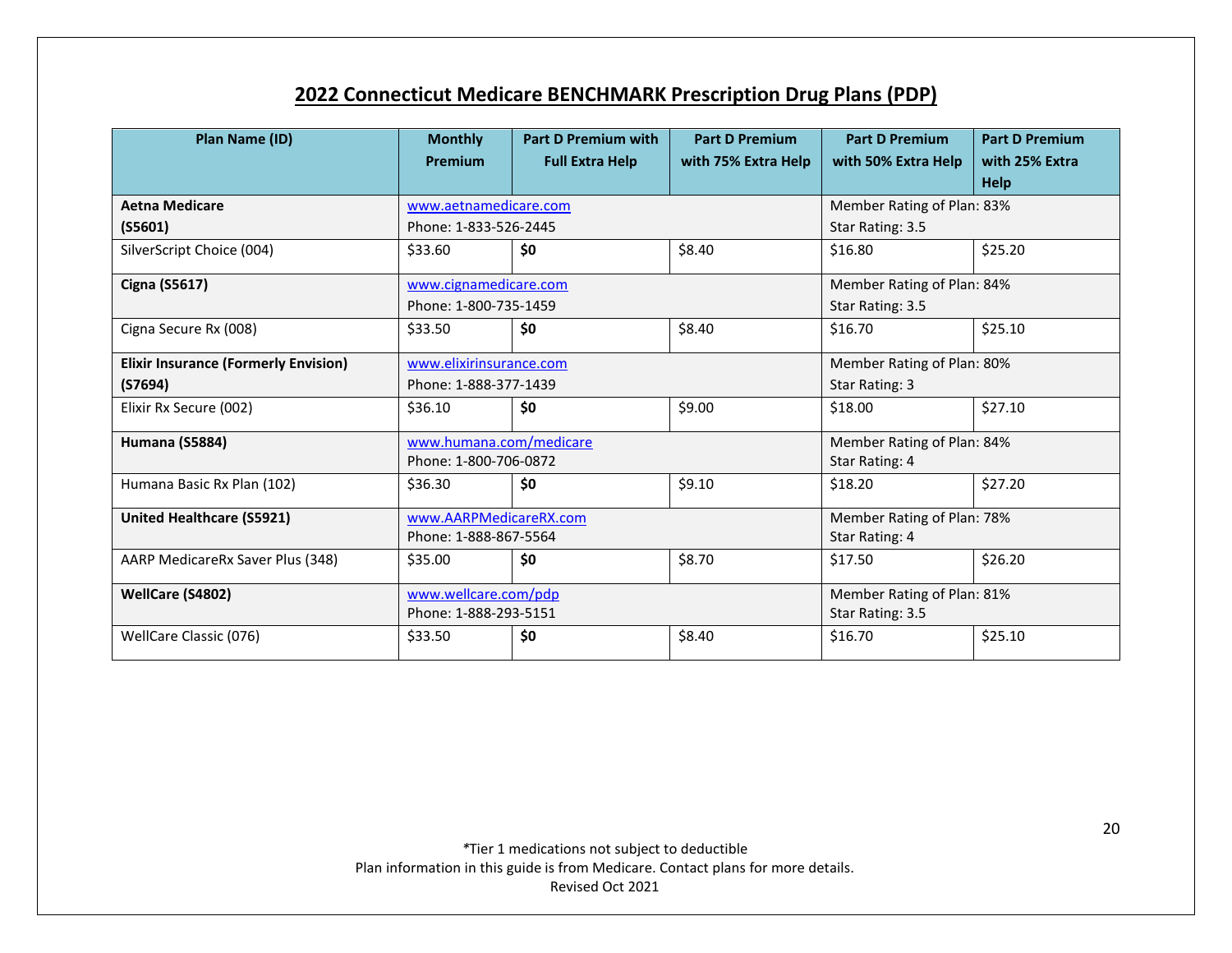| <b>PLAN NAME - TYPE (ID)</b>                 | <b>SERVICE AREA</b>                        | <b>MONTHLY</b><br><b>PREMIUM</b>               | <b>TOTAL</b><br><b>PREMIUM</b><br><b>WITH FULL</b><br><b>EXTRA HELP</b> | <b>PART D DRUG</b><br><b>DEDUCTIBLE</b> | <b>EXTRA</b><br><b>COVERAGE</b><br><b>IN THE GAP</b> | $IN -$<br><b>NETWORK</b><br><b>MAX OUT</b><br><b>OF POCKET</b> | <b>PLAN/BENEFI</b><br><b>T TYPE</b> |
|----------------------------------------------|--------------------------------------------|------------------------------------------------|-------------------------------------------------------------------------|-----------------------------------------|------------------------------------------------------|----------------------------------------------------------------|-------------------------------------|
| <b>Aetna Medicare (H5521)</b>                | www.aetnamedicare.com                      |                                                |                                                                         | Phone: 1-833-859-6031                   | Member Rating: 87%                                   |                                                                | Star Rating: 4.5                    |
| Aetna Medicare Elite Plan (157)              | Connecticut                                | \$0                                            | \$0                                                                     | \$0                                     | Yes                                                  | \$6,700                                                        | PPO/<br>Enhanced                    |
| Aetna Medicare Explorer Premier<br>(013)     | Connecticut                                | \$99<br>\$52.20 H<br>\$46.80 Rx                | \$10.50                                                                 | \$250*                                  | Yes                                                  | \$7,550                                                        | PPO/<br>Enhanced                    |
| Aetna Medicare Essential Elite Plan<br>(352) | Connecticut                                | \$0                                            | \$0                                                                     | \$0                                     | Yes                                                  | \$6,700                                                        | PPO/<br>Enhanced                    |
| Aetna Medicare (H5793)                       |                                            | www.aetnamedicare.com<br>Phone: 1-833-859-6031 |                                                                         | Member Rating: 84%                      |                                                      | Star Rating: 4                                                 |                                     |
| Aetna Medicare Elite Plan (010)              | Connecticut                                | \$0                                            | \$0                                                                     | \$0                                     | Yes                                                  | \$7,550                                                        | HMO/<br>Enhanced                    |
| Aetna Medicare Value Plan (001)              | Connecticut                                | \$49<br>\$28.10 H<br>\$20.90 Rx                | \$0                                                                     | \$0                                     | Yes                                                  | \$6,700                                                        | HMO/<br>Enhanced                    |
| Anthem Blue Cross & Blue Shield (H2836)      | www.anthem.com/medicare                    |                                                |                                                                         | Phone: 855-593-0918                     | Plan too small for member rating                     |                                                                |                                     |
| Anthem MediBlue Access Select (005)          | Connecticut                                | \$0                                            | \$0                                                                     | $$95*$                                  | Yes                                                  | \$7,550                                                        | PPO/<br>Enhanced                    |
| Anthem Blue Cross & Blue Shield (H5854)      | www.anthem.com/shop<br>Phone: 855-679-0563 |                                                | Member Rating: 85%                                                      |                                         | Star Rating: 4.5                                     |                                                                |                                     |
| Anthem MediBlue Extra (011)                  | Connecticut                                | \$31.90<br>\$0 H<br>\$35.20 Rx                 | \$0                                                                     | \$480*                                  | Yes                                                  | \$6,700                                                        | HMO/<br>Enhanced                    |
| Anthem MediBlue Plus (007)                   | Hartford<br>County                         | \$26<br>\$0 H<br>\$26 Rx                       | \$0                                                                     | \$480*                                  | Yes                                                  | \$6,700                                                        | HMO/<br>Enhanced                    |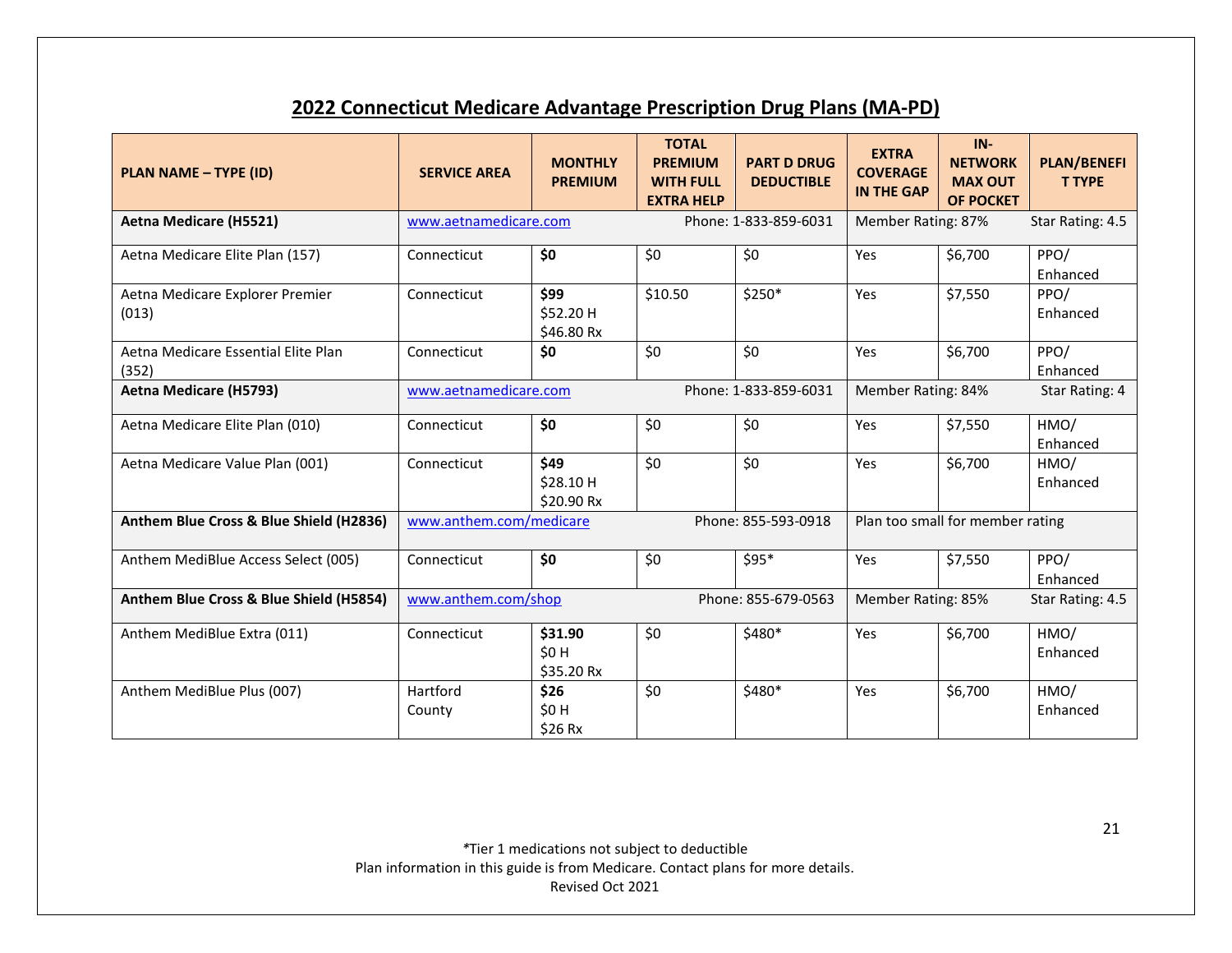| 2022 Connecticut Medicare Advantage Prescription Drug Plans (MA-PD) |
|---------------------------------------------------------------------|
|---------------------------------------------------------------------|

| <b>PLAN NAME - TYPE (ID)</b>               | <b>SERVICE AREA</b>     | <b>MONTHLY</b><br><b>PREMIUM</b> | <b>TOTAL</b><br><b>PREMIUM</b><br><b>WITH FULL</b><br><b>EXTRA HELP</b> | <b>PART D</b><br><b>DRUG</b><br><b>DEDUCTIBLE</b> | <b>EXTRA</b><br><b>COVERAGE</b><br><b>IN THE GAP</b> | $IN -$<br><b>NETWORK</b><br><b>MAX OUT</b><br><b>OF POCKET</b> | <b>PLAN/BENEFIT</b><br><b>TYPE</b> |
|--------------------------------------------|-------------------------|----------------------------------|-------------------------------------------------------------------------|---------------------------------------------------|------------------------------------------------------|----------------------------------------------------------------|------------------------------------|
| <b>Anthem Blue Cross &amp; Blue Shield</b> | www.anthem.com/shop     |                                  |                                                                         | Phone: 855-679-0563                               | Member Rating: 85%                                   |                                                                | Star Rating: 4.5                   |
| (H5854)                                    |                         |                                  |                                                                         |                                                   |                                                      |                                                                |                                    |
| Anthem MediBlue Plus (009)                 | Fairfield, Litchfield,  | \$36                             | \$0.80                                                                  | \$380*                                            | Yes                                                  | \$6,700                                                        | HMO/                               |
|                                            | Middlesex, New          | \$0 H                            |                                                                         |                                                   |                                                      |                                                                | Enhanced                           |
|                                            | Haven & Windham         | \$36 Rx                          |                                                                         |                                                   |                                                      |                                                                |                                    |
|                                            | Counties                |                                  |                                                                         |                                                   |                                                      |                                                                |                                    |
| Anthem MediBlue Prime (015)                | New Haven               | \$0                              | \$0                                                                     | \$480*                                            | Yes                                                  | \$7,550                                                        | HMO/                               |
|                                            |                         |                                  |                                                                         |                                                   |                                                      |                                                                | Enhanced                           |
| Anthem MediBlue Select (010)               | All Counties except     | \$0                              | \$0                                                                     | $$275*$                                           | Yes                                                  | \$7,300                                                        | HMO/                               |
|                                            | New London &            |                                  |                                                                         |                                                   |                                                      |                                                                | Enhanced                           |
|                                            | <b>Tolland Counties</b> |                                  |                                                                         |                                                   |                                                      |                                                                |                                    |
| <b>CarePartners of Connecticut</b>         | www.carepartnersct.com  |                                  |                                                                         | Phone: 844-402-6874                               |                                                      | Plan too new for member rating                                 |                                    |
| (H0342)                                    |                         |                                  |                                                                         |                                                   |                                                      |                                                                |                                    |
| CarePartners Access (001)                  | All Counties except     | \$0                              | \$0                                                                     | \$0                                               | <b>No</b>                                            | \$4,900                                                        | PPO/                               |
|                                            | <b>Fairfield County</b> |                                  |                                                                         |                                                   |                                                      |                                                                | Enhanced                           |
| <b>CarePartners of Connecticut</b>         | www.carepartnersct.com  |                                  |                                                                         | Phone: 833-270-2728                               | Member Rating of Plan: 87%                           |                                                                |                                    |
| (H5273)                                    |                         |                                  |                                                                         |                                                   | Star Rating: 4.5                                     |                                                                |                                    |
| CareAdvantage Preferred (001)              | All Counties except     | \$0                              | \$0                                                                     | \$0                                               | <b>No</b>                                            | \$4,900                                                        | HMO/                               |
|                                            | <b>Fairfield County</b> |                                  |                                                                         |                                                   |                                                      |                                                                | Enhanced                           |
| CareAdvantage Prime (002)                  | All Counties except     | \$39                             | \$2.70                                                                  | \$0                                               | <b>No</b>                                            | \$4,900                                                        | HMO/                               |
|                                            | <b>Fairfield County</b> | \$0 H                            |                                                                         |                                                   |                                                      |                                                                | Enhanced                           |
|                                            |                         | \$39 Rx                          |                                                                         |                                                   |                                                      |                                                                |                                    |
| <b>Cigna (H2752)</b>                       | www.cignamedicare.com   |                                  |                                                                         | Phone: 877-646-7738                               | Plan too new for member rating                       |                                                                |                                    |
| Cigna Preferred Medicare                   | New Haven County        | \$0                              | \$0                                                                     | \$0                                               | Yes                                                  | \$6,500                                                        | HMO/                               |
| (001)                                      |                         |                                  |                                                                         |                                                   |                                                      |                                                                | Enhanced                           |
|                                            |                         |                                  |                                                                         |                                                   |                                                      |                                                                |                                    |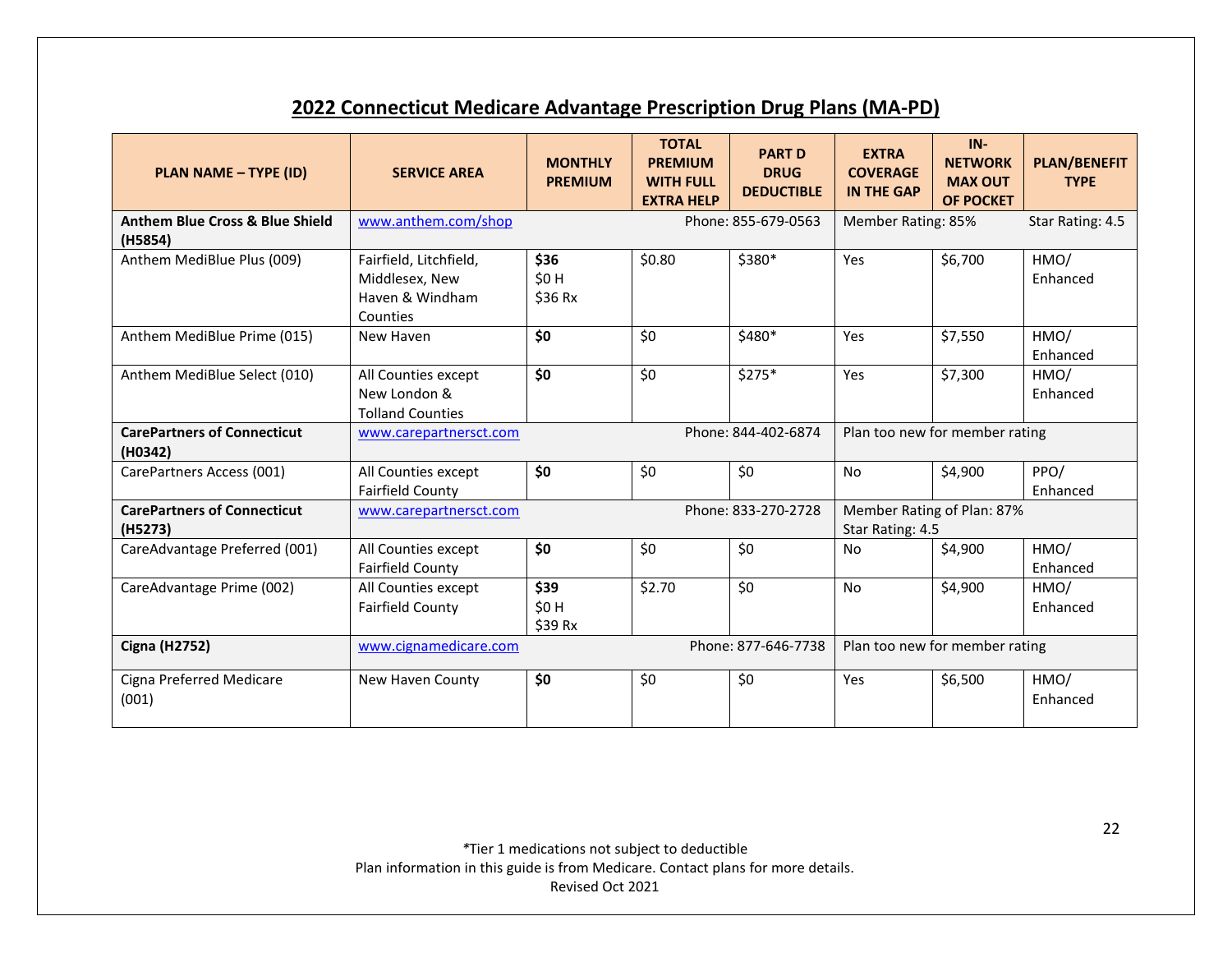| <b>PLAN NAME - TYPE (ID)</b>              | <b>SERVICE AREA</b>                                                 | <b>MONTHLY</b><br><b>PREMIUM</b>                     | <b>TOTAL</b><br><b>PREMIUM</b><br><b>WITH FULL</b><br><b>SUBSIDY</b><br><b>EXTRA HELP</b> | <b>PART D</b><br><b>DRUG</b><br><b>DEDUCTIBLE</b> | <b>EXTRA</b><br><b>COVERAGE</b><br><b>IN THE GAP</b> | $IN -$<br><b>NETWORK</b><br><b>MAX OUT</b><br><b>OF POCKET</b><br><b>LIMITS</b> | <b>PLAN/BENEFIT</b><br><b>TYPE</b> |  |  |
|-------------------------------------------|---------------------------------------------------------------------|------------------------------------------------------|-------------------------------------------------------------------------------------------|---------------------------------------------------|------------------------------------------------------|---------------------------------------------------------------------------------|------------------------------------|--|--|
| <b>Cigna (H7849)</b>                      | www.cignamedicare.com                                               |                                                      |                                                                                           | Phone: 877-646-7738                               | Star Rating: 3.5                                     | Member Rating of Plan: 86%                                                      |                                    |  |  |
| Cigna True Choice Medicare<br>(052)       | New Haven County                                                    | \$0                                                  | \$0                                                                                       | \$0                                               | Yes                                                  | \$6,500                                                                         | PPO/<br>Enhanced                   |  |  |
| Cigna True Choice Plus Medicare<br>(054)  | New Haven County                                                    | \$26<br>\$0 H<br>\$26 Rx                             | \$0                                                                                       | \$0                                               | Yes                                                  | \$5,900                                                                         | PPO/<br>Enhanced                   |  |  |
| ConnectiCare, Inc. (H3528)                |                                                                     | www.connecticare.com/medicare<br>Phone: 877-224-8220 |                                                                                           |                                                   | Member Rating of Plan: 85%<br>Star Rating: 4         |                                                                                 |                                    |  |  |
| ConnectiCare Choice Part B Saver<br>(017) | Connecticut                                                         | \$0                                                  | \$0                                                                                       | $$445*$                                           | No                                                   | \$7,550                                                                         | HMO/<br>Enhanced                   |  |  |
| ConnectiCare Choice Plan 1 (016)          | Connecticut                                                         | \$184<br>\$108.70 H<br>\$75.30 Rx                    | \$39.00                                                                                   | \$300*                                            | Yes                                                  | \$3,400                                                                         | HMO/<br>Enhanced                   |  |  |
| ConnectiCare Choice Plan 3 (014)          | Connecticut                                                         | \$0                                                  | \$0                                                                                       | $$445*$                                           | No                                                   | \$7,550                                                                         | HMO/<br>Enhanced                   |  |  |
| ConnectiCare Flex Plan 1<br>(006)         | Connecticut                                                         | \$242<br>\$144.80 H<br>\$97.20 Rx                    | \$60.90                                                                                   | \$300*                                            | Yes                                                  | \$5,300                                                                         | HMO-POS/<br>Enhanced               |  |  |
| ConnectiCare Flex Plan 2<br>(015)         | Connecticut                                                         | \$135<br>\$84.60 H<br>\$50.40 Rx                     | \$14.10                                                                                   | \$300*                                            | <b>No</b>                                            | \$6,000                                                                         | HMO-POS/<br>Enhanced               |  |  |
| ConnectiCare Flex Plan 3<br>$(011-1)$     | Hartford, Litchfield,<br>Middlesex, &<br><b>Tolland Counties</b>    | \$50<br>\$0 H<br>\$50 Rx                             | \$13.70                                                                                   | \$300*                                            | <b>No</b>                                            | \$5,500                                                                         | HMO-POS/<br>Enhanced               |  |  |
| ConnectiCare Flex Plan 3<br>$(011-2)$     | Fairfield, New<br>Haven, New<br>London &<br><b>Windham Counties</b> | \$70<br>\$15.90 H<br>\$54.10 Rx                      | \$17.80                                                                                   | \$300*                                            | <b>No</b>                                            | \$5,500                                                                         | HMO-POS/<br>Enhanced               |  |  |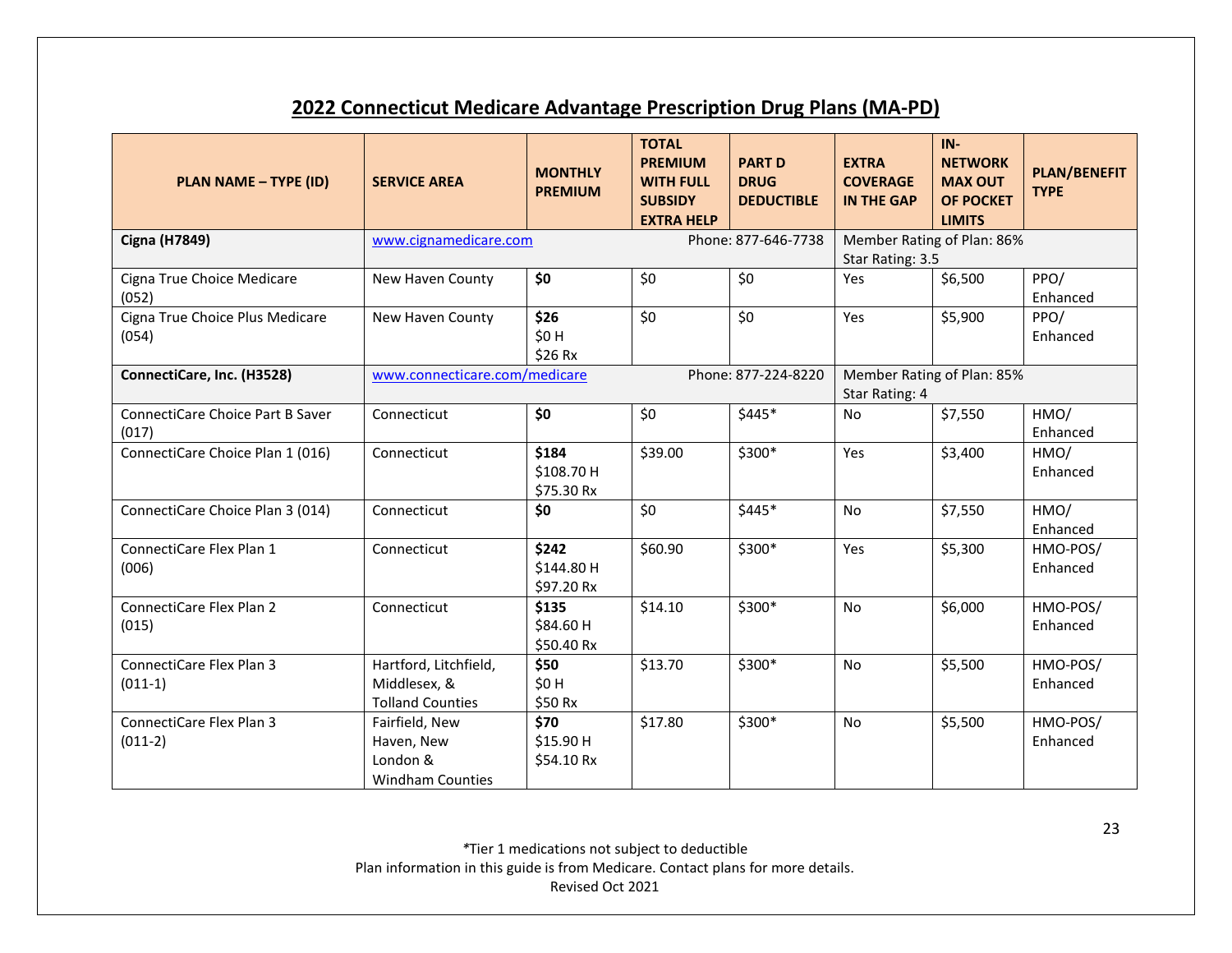| <b>PLAN NAME - TYPE (ID)</b>          | <b>SERVICE AREA</b>       | <b>MONTHLY</b><br><b>PREMIUM</b> | <b>TOTAL</b><br><b>PREMIUM</b><br><b>WITH FULL</b><br><b>EXTRA HELP</b> | <b>PART D DRUG</b><br><b>DEDUCTIBLE</b> | <b>EXTRA</b><br><b>COVERAGE IN</b><br><b>THE GAP</b> | IN-<br><b>NETWORK</b><br><b>MAX OUT OF</b><br><b>POCKET</b><br><b>LIMITS</b> | <b>PLAN/BENEFIT</b><br><b>TYPE</b> |  |  |  |
|---------------------------------------|---------------------------|----------------------------------|-------------------------------------------------------------------------|-----------------------------------------|------------------------------------------------------|------------------------------------------------------------------------------|------------------------------------|--|--|--|
| ConnectiCare, Inc. (H3528)            |                           | www.connecticare.com/medicare    |                                                                         |                                         |                                                      |                                                                              | Member Rating of Plan: 85%         |  |  |  |
|                                       | Phone: 877-224-8220       |                                  |                                                                         |                                         | Star Rating: 4                                       |                                                                              |                                    |  |  |  |
| ConnectiCare Passage Plan 1 (010)     | Connecticut               | \$0                              | \$0                                                                     | \$275*                                  | No                                                   | \$7,550                                                                      | HMO/<br>Enhanced                   |  |  |  |
| Humana (H5216)                        | Humana.com/medicare       |                                  |                                                                         |                                         |                                                      | Member Rating of Plan: 85%                                                   |                                    |  |  |  |
|                                       |                           | Phone: 800-833-2364              |                                                                         |                                         |                                                      |                                                                              |                                    |  |  |  |
| HumanaChoice H5216-288 (288)          | Hartford and              | \$20                             | \$0                                                                     | \$275*                                  | <b>No</b>                                            | \$4,800                                                                      | PPO/                               |  |  |  |
|                                       | <b>Tolland Counties</b>   | <b>SO H</b><br><b>\$20 Rx</b>    |                                                                         |                                         |                                                      |                                                                              | Enhanced                           |  |  |  |
| HumanaChoice H5216-289 (289)          | Hartford and              | <b>SO</b>                        | \$0                                                                     | \$300*                                  | No                                                   | \$5,800                                                                      | PPO/                               |  |  |  |
|                                       | <b>Tolland Counties</b>   |                                  |                                                                         |                                         |                                                      |                                                                              | Enhanced                           |  |  |  |
| United Healthcare (H0755)             |                           | www.UHCMedicareSolutions.com     |                                                                         |                                         |                                                      | Member Rating of Plan: 86%                                                   |                                    |  |  |  |
|                                       |                           | Phone: 1-800-555-5757            |                                                                         |                                         |                                                      | Star Rating: 4                                                               |                                    |  |  |  |
| UnitedHealthcare Medicare             | Connecticut               | \$91                             | \$0                                                                     | \$0                                     | <b>No</b>                                            | \$4,700                                                                      | HMO/                               |  |  |  |
| Advantage Plan 1 (030)                |                           | \$67.60 H<br>\$23.40 Rx          |                                                                         |                                         |                                                      |                                                                              | Enhanced                           |  |  |  |
| UnitedHealthcare Medicare             | Connecticut               | \$29                             | \$0                                                                     | \$150*                                  | Yes                                                  | \$6,000                                                                      | HMO/                               |  |  |  |
| Advantage Plan 2 (031)                |                           | S6.70 H<br>\$22.30 Rx            |                                                                         |                                         |                                                      |                                                                              | Enhanced                           |  |  |  |
| UnitedHealthcare Medicare             | Connecticut               | \$0                              | \$0                                                                     | $$175*$                                 | Yes                                                  | \$6,700                                                                      | HMO/                               |  |  |  |
| Advantage Plan 3 (033)                |                           |                                  |                                                                         |                                         |                                                      |                                                                              | Enhanced                           |  |  |  |
|                                       | www.AARPMedicarePlans.com | Member Rating of Plan: 85%       |                                                                         |                                         |                                                      |                                                                              |                                    |  |  |  |
| United Healthcare (H3442)             | Phone: 1-800-555-5757     |                                  |                                                                         |                                         | Star Rating: 3.5                                     |                                                                              |                                    |  |  |  |
| <b>AARP Medicare Advantage</b>        | Connecticut               | <b>SO</b>                        | \$0                                                                     | \$0                                     | Yes                                                  | \$6,700                                                                      | PPO/                               |  |  |  |
| Walgreens (001)                       |                           |                                  |                                                                         |                                         |                                                      |                                                                              | Enhanced                           |  |  |  |
| United Healthcare (R7444)             | www.AARPMedicarePlans.com |                                  |                                                                         |                                         | Member Rating of Plan: 84%                           |                                                                              |                                    |  |  |  |
|                                       |                           | Phone: 1-800-555-5757            |                                                                         |                                         |                                                      | Star Rating: 4                                                               |                                    |  |  |  |
| <b>AARP Medicare Advantage Choice</b> | Connecticut/              | \$55                             | \$0                                                                     | \$295*                                  | Yes                                                  | \$7,500                                                                      | Regional                           |  |  |  |
| (001)                                 | New England               | \$19.10 H                        |                                                                         |                                         |                                                      |                                                                              | PPO/                               |  |  |  |
|                                       |                           | \$35.90 Rx                       |                                                                         |                                         |                                                      |                                                                              | Enhanced                           |  |  |  |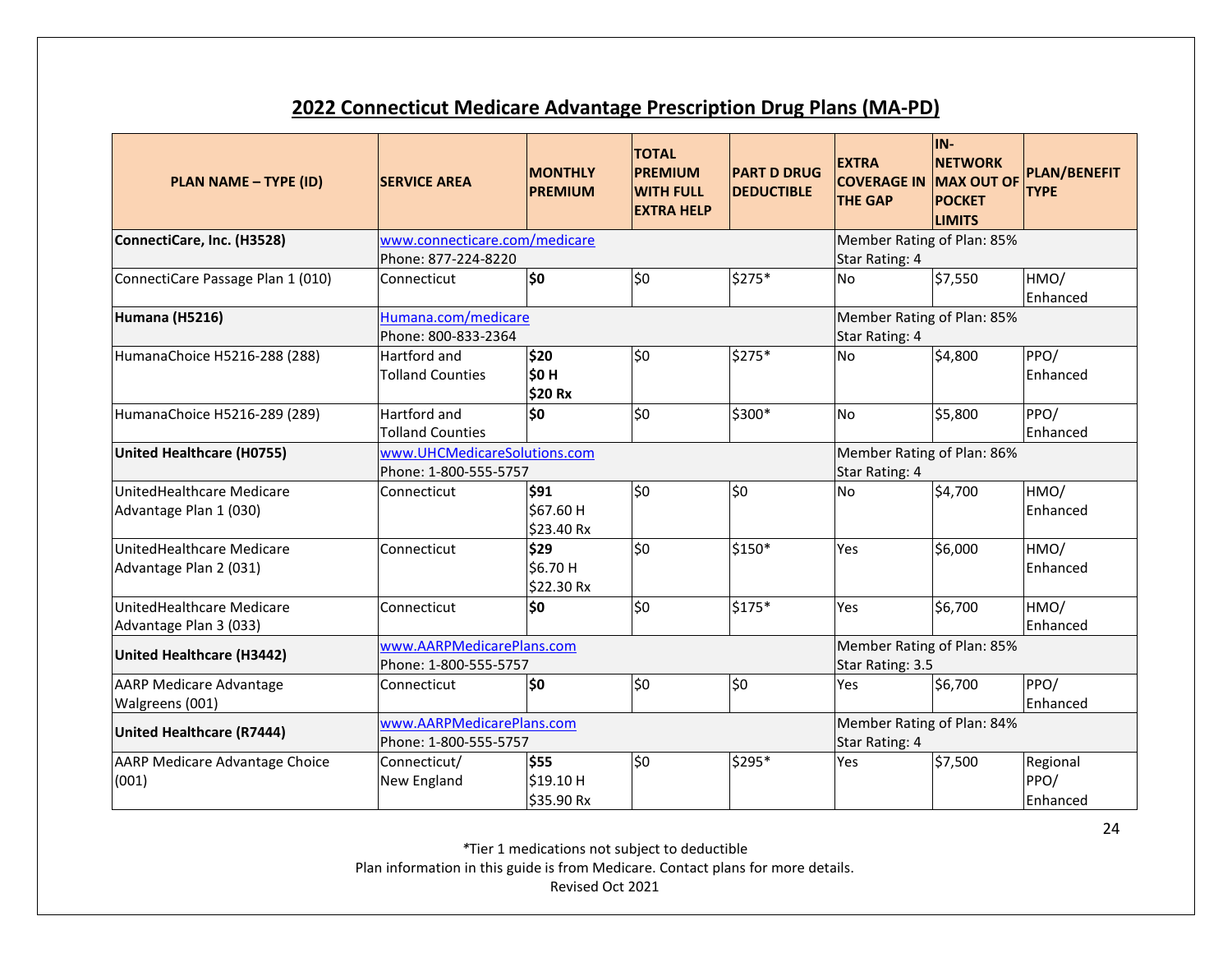| PLAN NAME - TYPE (ID)          | <b>SERVICE AREA</b>                                 | <b>MONTHLY</b><br><b>PREMIUM</b>     | <b>TOTAL</b><br><b>PREMIUM</b><br><b>WITH FULL</b><br><b>EXTRA HELP</b> | <b>PART D DRUG</b><br><b>DEDUCTIBLE</b>      | <b>EXTRA</b><br><b>COVERAGE IN</b><br><b>THE GAP</b> | IIN-<br><b>NETWORK</b><br><b>MAX OUT OF</b><br><b>POCKET</b><br><b>LIMITS</b> | <b>PLAN/BENEFIT</b><br><b>TYPE</b> |  |
|--------------------------------|-----------------------------------------------------|--------------------------------------|-------------------------------------------------------------------------|----------------------------------------------|------------------------------------------------------|-------------------------------------------------------------------------------|------------------------------------|--|
| <b>WellCare (H0712)</b>        | www.wellcare.com/medicare                           |                                      |                                                                         |                                              | Member Rating of Plan: 85%                           |                                                                               |                                    |  |
|                                |                                                     | lPhone: 1-844-917-0175               |                                                                         |                                              |                                                      | Star Rating: 3.5                                                              |                                    |  |
| WellCare Assist (020)          | Connecticut                                         | \$24.10<br><b>SO H</b><br>\$24.10 Rx | \$0                                                                     | \$480*                                       | No                                                   | \$5,500                                                                       | HMO/<br><b>IEnhanced</b>           |  |
| WellCare No Premium (019)      | Connecticut                                         | \$0                                  | \$0                                                                     | \$0                                          | Yes                                                  | \$7,550                                                                       | HMO/<br><b>IEnhanced</b>           |  |
| <b>WellCare (H1914)</b>        | www.wellcare.com/medicare<br>lPhone: 1-844-917-0175 |                                      |                                                                         | Member Rating of Plan: 78%<br>Star Rating: 3 |                                                      |                                                                               |                                    |  |
| WellCare Assist Open (004)     | Connecticut                                         | \$27.20<br>ISO H<br>\$27.20 Rx       | \$0                                                                     | \$480*                                       | No                                                   | \$6,700                                                                       | PPO/Enhanced                       |  |
| WellCare Giveback Open (002)   | Connecticut                                         | \$0                                  | 50                                                                      | \$395*                                       | Yes                                                  | \$7,550                                                                       | PPO/<br><b>IEnhanced</b>           |  |
| WellCare No Premium Open (001) | Connecticut                                         | \$0                                  | \$0                                                                     | \$200*                                       | Yes                                                  | \$5,500                                                                       | PPO/Enhanced                       |  |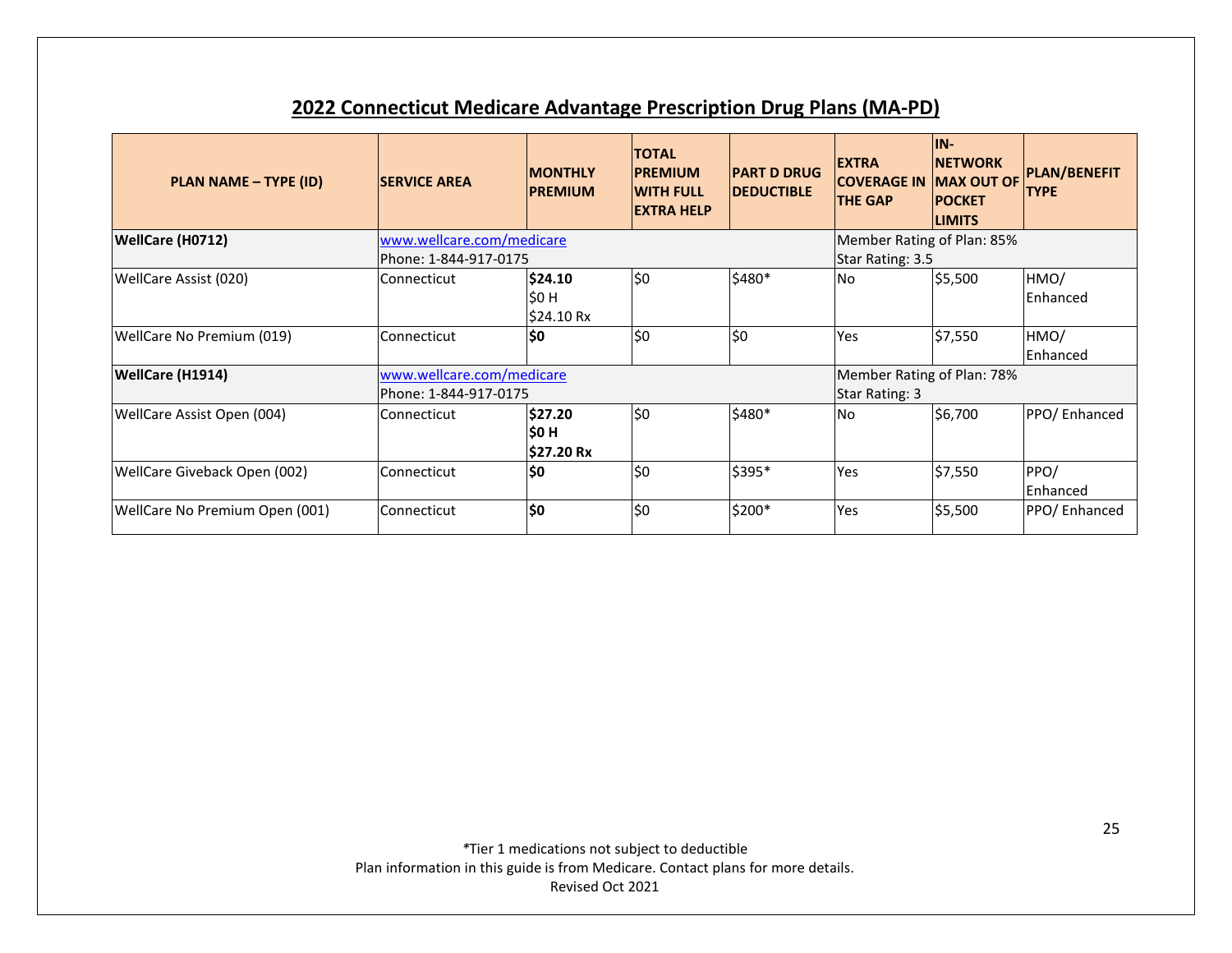## **2022 Connecticut Medicare Advantage Special Needs Plans (SNPs)**

| PLAN NAME -(ID)                                       | <b>SERVICE AREA BY COUNTY</b>                | <b>SPECIAL NEEDS</b><br><b>PLAN TYPE</b> | <b>MONTHLY</b><br><b>PREMIUM</b> | <b>TOTAL</b><br><b>PREMIUM</b><br><b>WITH FULL</b><br><b>EXTRA HELP</b> | <b>PART D</b><br><b>DRUG</b><br><b>DEDUCTIBLE</b> | <b>EXTRA</b><br><b>COVERAGE</b><br><b>IN THE GAP</b> | <b>PLAN/BENEFIT</b><br><b>TYPE</b> |
|-------------------------------------------------------|----------------------------------------------|------------------------------------------|----------------------------------|-------------------------------------------------------------------------|---------------------------------------------------|------------------------------------------------------|------------------------------------|
| Aetna Medicare (H5793)                                | www.aetnamedicare.com                        |                                          | Phone: 1-833-859-6031            |                                                                         | Member Rating: 84%                                |                                                      | Star Rating: 4                     |
| Aetna Medicare Assure Plan (017)                      | Connecticut                                  | Dual-Eligible                            | \$25.30<br><b>SO H</b>           | \$0                                                                     | \$480                                             | No                                                   | HMO-POS<br>D-SNP                   |
|                                                       |                                              | <b>Accepts QMBs</b>                      | \$25.30 Rx                       |                                                                         |                                                   |                                                      | lEnhanced                          |
| <b>Anthem Blue Cross &amp; Blue Shield</b><br>(H2836) | www.anthem.com/medicare                      |                                          | Phone: 855-593-0918              |                                                                         | Plan too small for member rating                  |                                                      |                                    |
| <b>Anthem MediBlue Dual Access</b>                    | Connecticut                                  | Dual-Eligible                            | \$32.40                          | \$0                                                                     | \$480                                             | <b>No</b>                                            | <b>PPO</b>                         |
| (PPO D-SNP)                                           |                                              | <b>Accepts QMBs</b>                      | \$0 H                            |                                                                         |                                                   |                                                      | D-SNP                              |
|                                                       |                                              |                                          | \$32.40 Rx                       |                                                                         |                                                   |                                                      | Enhanced                           |
| <b>Anthem Blue Cross &amp; Blue Shield</b><br>(H5854) | www.anthem.com/shop                          |                                          |                                  |                                                                         | Member Rating: 85%                                |                                                      | Star Rating: 4.5                   |
| Anthem MediBlue Care to You                           | All Counties except                          | Institutional                            | \$36.30                          | \$0                                                                     | \$0                                               | Yes                                                  | <b>HMO</b>                         |
| (014)                                                 | Litchfield and                               |                                          | <b>SO H</b>                      |                                                                         |                                                   |                                                      | I-SNP                              |
| Phone: 855-679-0566                                   | <b>Windham Counties</b>                      |                                          | \$36.30 Rx                       |                                                                         |                                                   |                                                      | Enhanced                           |
| Anthem MediBlue Dual Advantage                        | Connecticut                                  | Dual-Eligible                            | \$30.50                          | 50                                                                      | \$480*                                            | Yes                                                  | <b>HMO</b>                         |
| (008)                                                 |                                              | <b>Accepts QMBs</b>                      | \$0 H                            |                                                                         |                                                   |                                                      | D-SNP                              |
| Phone: 855-679-0564                                   |                                              |                                          | \$30.50 Rx                       |                                                                         |                                                   |                                                      | Enhanced                           |
| Anthem MediBlue Dual Advantage                        | Connecticut                                  | Dual-Eligible                            | \$36.30                          | 50                                                                      | \$480                                             | <b>No</b>                                            | <b>HMO</b>                         |
| Select (013)                                          |                                              | <b>Accepts QMBs</b>                      | \$0 H                            |                                                                         |                                                   |                                                      | D-SNP                              |
| lPhone: 855-679-0564                                  |                                              |                                          | \$36.30 Rx                       |                                                                         |                                                   |                                                      | <b>IEnhanced</b>                   |
| Anthem MediBlue ESRD Care (012)                       | Fairfield, Hartford,                         | End-Stage                                | \$29.70                          | 50                                                                      | \$310*                                            | <b>No</b>                                            | <b>HMO-POS</b>                     |
| Phone: 855-679-0565                                   | Litchfield, Middlesex,                       | <b>Renal Disease</b>                     | \$0 H                            |                                                                         |                                                   |                                                      | C-SNP                              |
|                                                       | New Haven & Tolland                          | Requiring                                | \$29.70 Rx                       |                                                                         |                                                   |                                                      | <b>Enhanced</b>                    |
|                                                       | Counties                                     | <b>Dialysis</b>                          |                                  |                                                                         |                                                   |                                                      |                                    |
| Cigna (H2752)                                         | www.cignamedicare.com<br>Phone: 877-646-7738 |                                          |                                  |                                                                         | Plan too new for member rating                    |                                                      |                                    |
| Cigna TotalCare Plus (002)                            | New Haven County                             | Dual Eligible                            | \$34.50                          | 50                                                                      | \$480                                             | <b>No</b>                                            | <b>HMO</b>                         |
|                                                       |                                              | <b>Accepts QMBs</b>                      | SO <sub>H</sub>                  |                                                                         |                                                   |                                                      | D-SNP                              |
|                                                       |                                              |                                          | \$34.50 Rx                       |                                                                         |                                                   |                                                      | Standard                           |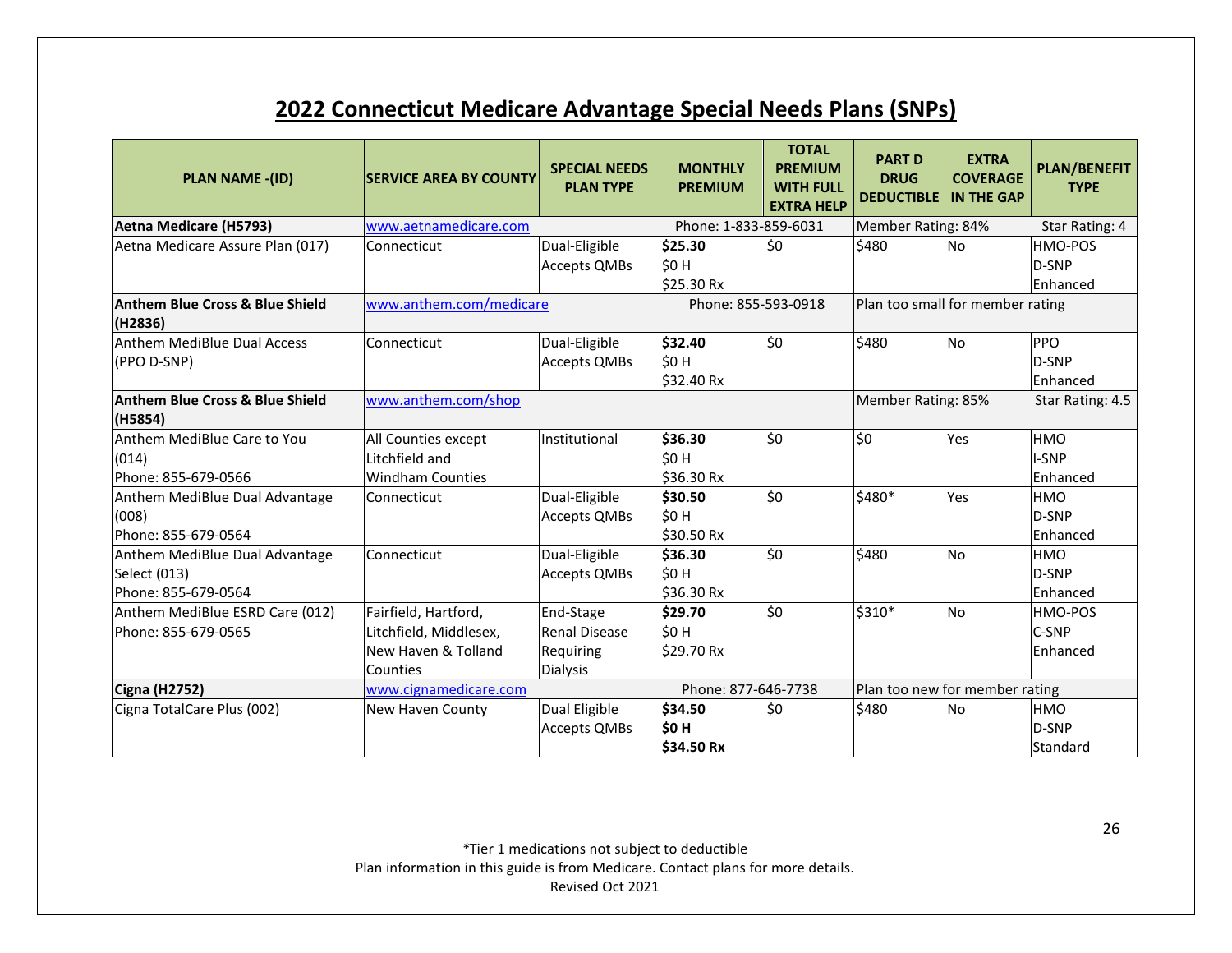## **2022 Connecticut Medicare Advantage Special Needs Plans (SNPs)**

| <b>PLAN NAME -(ID)</b>         | <b>SERVICE AREA BY</b><br><b>COUNTY</b> | <b>SPECIAL NEEDS PLAN</b><br><b>TYPE</b> | <b>MONTHLY</b><br><b>PREMIUM</b> | <b>TOTAL</b><br><b>PREMIUM</b><br><b>WITH FULL</b><br><b>EXTRA HELP</b> | <b>PART D DRUG</b><br><b>DEDUCTIBLE</b> | <b>EXTRA</b><br><b>COVERAGE</b><br><b>IN THE GAP</b> | <b>PLAN/BENEFIT</b><br><b>TYPE</b> |  |  |  |
|--------------------------------|-----------------------------------------|------------------------------------------|----------------------------------|-------------------------------------------------------------------------|-----------------------------------------|------------------------------------------------------|------------------------------------|--|--|--|
| ConnectiCare (H3276)           |                                         | 175 Scott Swamp Rd, Farmington, CT 06032 |                                  |                                                                         |                                         |                                                      | Member Rating of Plan: 87%         |  |  |  |
|                                |                                         | Phone: 1-877-224-8220                    |                                  |                                                                         |                                         |                                                      | <b>Star Rating: 3</b>              |  |  |  |
| ConnectiCare Choice Dual (001) | Connecticut                             | Dual-Eligible                            | \$36.30                          | \$0                                                                     | \$480                                   | <b>No</b>                                            | HMO                                |  |  |  |
|                                |                                         |                                          | \$0 H                            |                                                                         |                                         |                                                      | D-SNP                              |  |  |  |
|                                |                                         |                                          | \$36.30 Rx                       |                                                                         |                                         |                                                      | Standard                           |  |  |  |
| ConnectiCare Choice Dual Basic | Connecticut                             | Dual-Eligible                            | \$36.30                          | \$0                                                                     | \$480                                   | <b>No</b>                                            | <b>HMO</b>                         |  |  |  |
| (002)                          |                                         | <b>Accepts QMBs</b>                      | <b>SO H</b>                      |                                                                         |                                         |                                                      | D-SNP                              |  |  |  |
|                                |                                         |                                          | \$36.30 Rx                       |                                                                         |                                         |                                                      | Standard                           |  |  |  |
| ConnectiCare Choice Dual Vista | Connecticut                             | Dual-Eligible                            | \$36.30                          | S <sub>0</sub>                                                          | \$480                                   | <b>No</b>                                            | <b>HMO</b>                         |  |  |  |
| (003)                          |                                         |                                          | \$0 H                            |                                                                         |                                         |                                                      | D-SNP                              |  |  |  |
|                                |                                         |                                          | \$36.30 Rx                       |                                                                         |                                         |                                                      | Standard                           |  |  |  |
| Humana (H5216)                 |                                         | Humana.com/medicare                      |                                  |                                                                         |                                         |                                                      | Member Rating of Plan: 85%         |  |  |  |
|                                | Phone: 800-833-2364                     |                                          |                                  |                                                                         | Star Rating: 4                          |                                                      |                                    |  |  |  |
| HumanaChoice SNP-DE H5216-     | Hartford and                            | Dual-Eligible                            | \$25.60                          | \$0                                                                     | \$480*                                  | <b>No</b>                                            | PPO                                |  |  |  |
| 290 (290)                      | <b>Tolland Counties</b>                 | Accepts QMBs                             | <b>\$0H</b>                      |                                                                         |                                         |                                                      | D-SNP                              |  |  |  |
|                                |                                         |                                          | \$25.60 Rx                       |                                                                         |                                         |                                                      | Enhanced                           |  |  |  |
| United Healthcare (H0271)      | www.UHCMedicareSolutions.com            |                                          |                                  |                                                                         | Member Rating of Plan: 88%              |                                                      |                                    |  |  |  |
|                                | Phone: 1-888-834-3721                   |                                          |                                  |                                                                         | Star Rating: 4                          |                                                      |                                    |  |  |  |
| UnitedHealthcare Dual          | Connecticut                             | Dual-Eligible                            | \$34.40                          | \$0                                                                     | \$480                                   | <b>No</b>                                            | <b>PPO</b>                         |  |  |  |
| Complete (014)                 |                                         | <b>Accepts QMBs</b>                      | <b>\$0H</b>                      |                                                                         |                                         |                                                      | D-SNP                              |  |  |  |
|                                |                                         |                                          | \$34.40 Rx                       |                                                                         |                                         |                                                      | Standard                           |  |  |  |
| United Healthcare (H0710)      | www.UHCMedicareSolutions.com            | Too small for Member Rating              |                                  |                                                                         |                                         |                                                      |                                    |  |  |  |
|                                |                                         | Phone: 1-888-834-3721                    |                                  |                                                                         | Star Rating: 5                          |                                                      |                                    |  |  |  |
| UnitedHealthcare Assisted      | Fairfield, Hartford,                    | Institutional                            | \$34.10                          | \$0                                                                     | \$200*                                  | <b>No</b>                                            | PPO                                |  |  |  |
| Living Plan (009)              | & New Haven                             |                                          | \$0H                             |                                                                         |                                         |                                                      | I-SNP                              |  |  |  |
|                                | Counties                                |                                          | \$34.10 Rx                       |                                                                         |                                         |                                                      | Enhanced                           |  |  |  |
| UnitedHealthcare Nursing       | Connecticut                             | Institutional                            | \$36.70                          | \$0                                                                     | \$480                                   | <b>No</b>                                            | PPO                                |  |  |  |
| Home Plan (026)                |                                         |                                          | \$0 H                            |                                                                         |                                         |                                                      | I-SNP                              |  |  |  |
|                                |                                         |                                          | \$36.70 Rx                       |                                                                         |                                         |                                                      | <b>Standard</b>                    |  |  |  |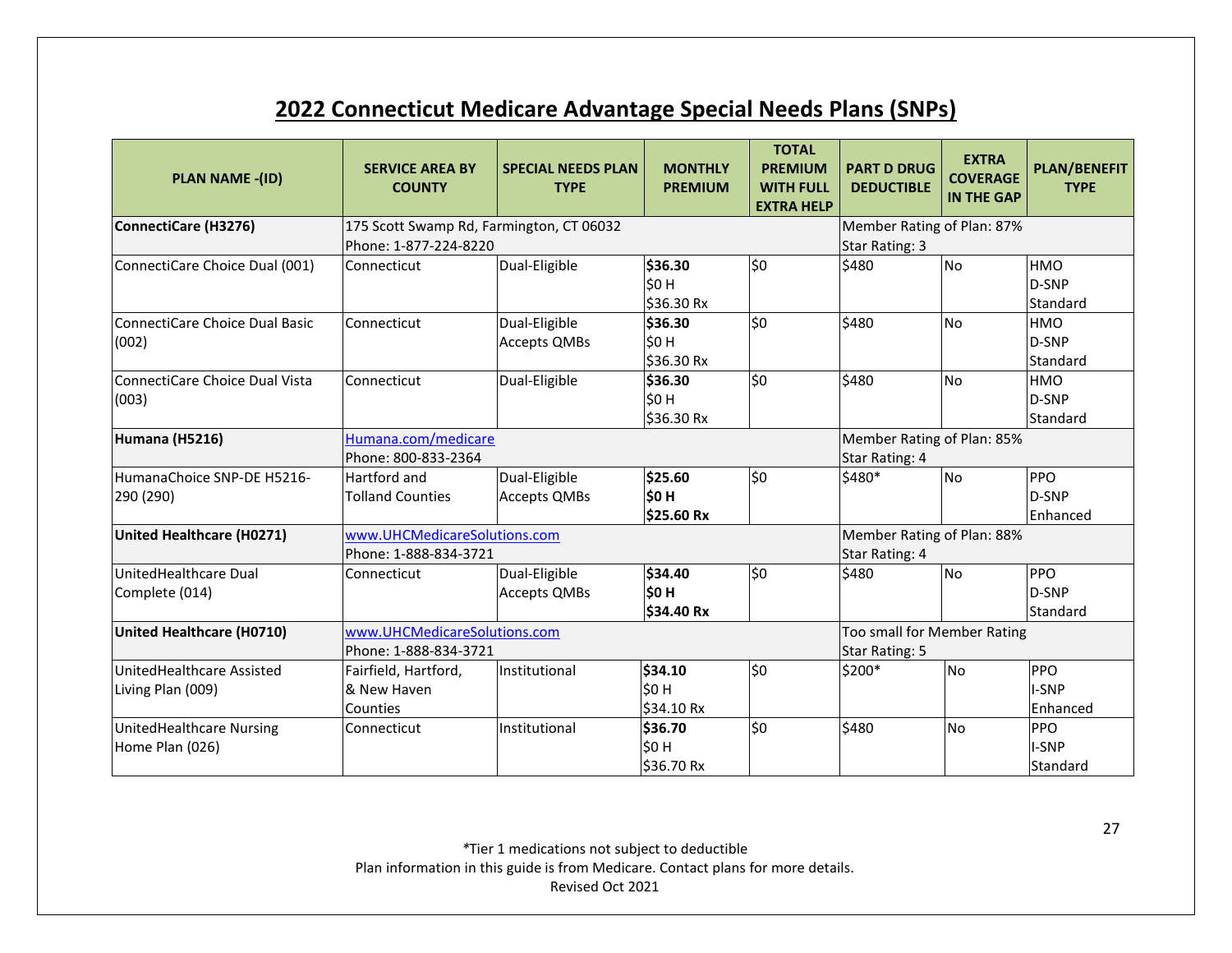## **2022 Connecticut Medicare Advantage Special Needs Plans (SNPs)**

| <b>PLAN NAME -(ID)</b>      | <b>SERVICE AREA BY</b><br><b>COUNTY</b> | <b>SPECIAL NEEDS</b><br><b>PLAN TYPE</b> | <b>MONTHLY</b><br><b>PREMIUM</b> | <b>TOTAL</b><br><b>PREMIUM</b><br><b>WITH FULL</b><br><b>EXTRA HELP</b> | <b>PART D</b><br><b>DRUG</b><br><b>DEDUCTIBLE</b> | <b>EXTRA</b><br><b>COVERAGE</b><br>IN THE<br><b>GAP</b> | <b>PLAN/BENEFIT</b><br><b>TYPE</b> |  |  |
|-----------------------------|-----------------------------------------|------------------------------------------|----------------------------------|-------------------------------------------------------------------------|---------------------------------------------------|---------------------------------------------------------|------------------------------------|--|--|
| WellCare (H0712)            |                                         | www.wellcare.com/medicare                |                                  |                                                                         |                                                   | Member Rating of Plan: 85%                              |                                    |  |  |
|                             |                                         | Phone: 1-844-917-0175                    |                                  |                                                                         |                                                   | Star Rating: 3.5                                        |                                    |  |  |
| WellCare Dual Access (005)  | Connecticut                             | Dual-Eligible                            | \$26.50                          | \$0                                                                     | \$480*                                            | No                                                      | <b>HMO</b>                         |  |  |
|                             |                                         | Accepts QMBs                             | \$0 H                            |                                                                         |                                                   |                                                         | D-SNP                              |  |  |
|                             |                                         |                                          | \$26.50 $Rx$                     |                                                                         |                                                   |                                                         | Enhanced                           |  |  |
| WellCare Dual Liberty (029) | Connecticut                             | Dual-Eligible                            | \$31.90                          | \$0                                                                     | \$480*                                            | No                                                      | HMO                                |  |  |
|                             |                                         |                                          | \$0 H                            |                                                                         |                                                   |                                                         | D-SNP                              |  |  |
|                             |                                         |                                          | \$31.90 Rx                       |                                                                         |                                                   |                                                         | Enhanced                           |  |  |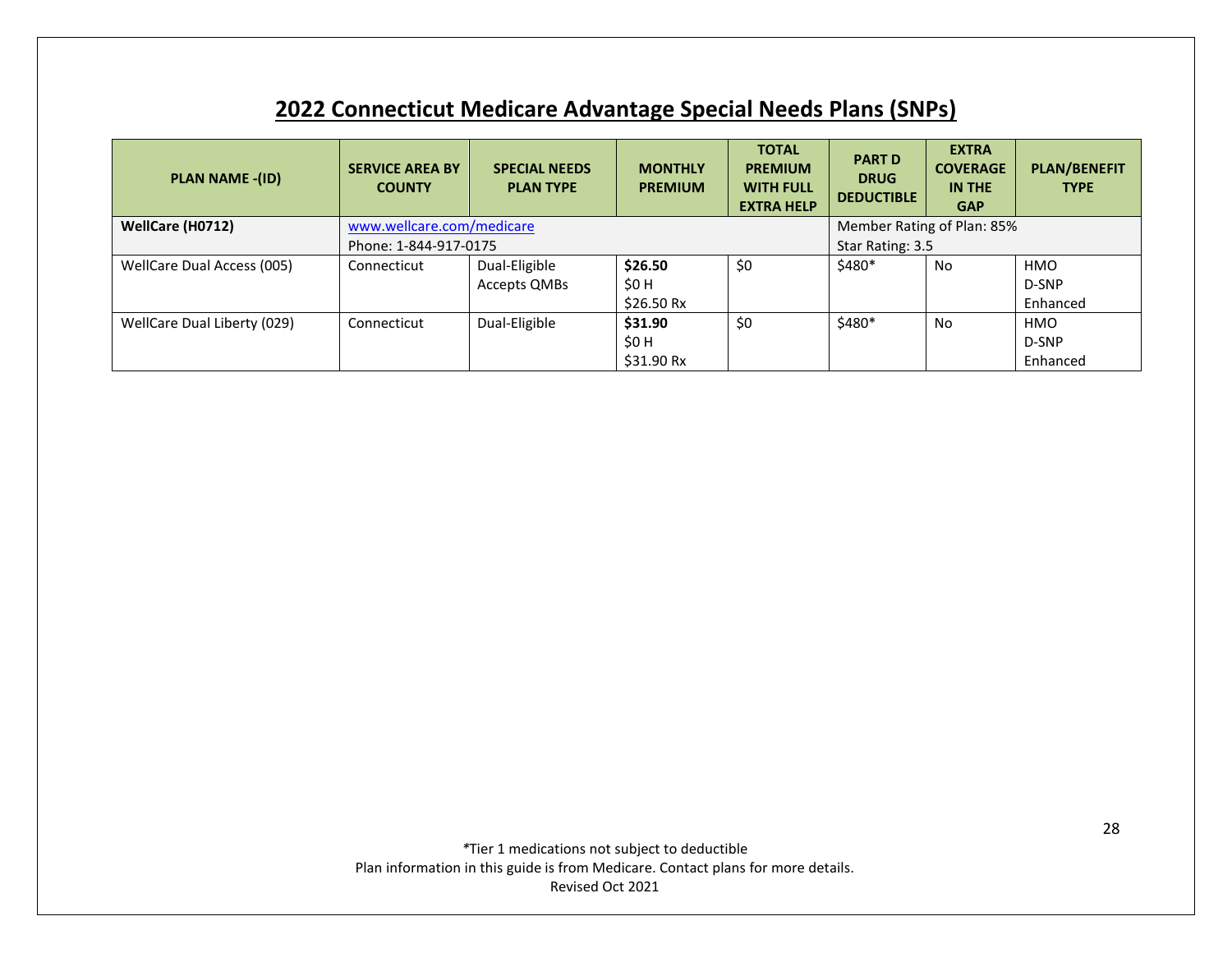## **2022 Connecticut Medicare Advantage Plans without Prescription Coverage (MA-only)**

| PLAN NAME - TYPE (ID)                              | <b>SERVICE AREA</b>           | <b>TOTAL MONTHLY</b><br><b>PREMIUM</b> | <b>IN-NETWORK</b><br><b>MAX OUT OF</b><br><b>POCKET LIMITS</b> | <b>HEALTH PLAN</b><br><b>TYPE</b> |  |
|----------------------------------------------------|-------------------------------|----------------------------------------|----------------------------------------------------------------|-----------------------------------|--|
| <b>Aetna Medicare (H5521)</b>                      | www.aetnamedicare.com         |                                        | Member Rating: 87%                                             |                                   |  |
|                                                    | Phone: 1-833-859-6031         |                                        | Star Rating: 4.5                                               |                                   |  |
| Aetna Medicare Eagle Plan (350)                    | Connecticut                   | \$0                                    | \$6,700                                                        | <b>PPO</b>                        |  |
| ConnectiCare, Inc. (H3528)                         | www.connecticare.com/medicare |                                        | Member Rating of Plan: 85%                                     |                                   |  |
|                                                    | Phone: 1-877-224-8220         |                                        | Star Rating: 4                                                 |                                   |  |
| ConnectiCare Choice Plan 2 (003)                   | Connecticut                   | \$0                                    | \$6,000                                                        | <b>HMO</b>                        |  |
| Humana (H5216)                                     | Humana.com/medicare           |                                        | Member Rating of Plan: 85%                                     |                                   |  |
|                                                    | Phone: 800-833-2364           |                                        |                                                                |                                   |  |
| Humana Honor (059)                                 | <b>Hartford and Tolland</b>   | \$0                                    | \$4,500                                                        | <b>PPO</b>                        |  |
|                                                    | Counties                      |                                        |                                                                |                                   |  |
| United Healthcare (H0755)                          | www.UHCMedicareSolutions.com  |                                        | Member Rating of Plan: 86%                                     |                                   |  |
|                                                    | Phone: 1-800-555-5757         |                                        | Star Rating: 4                                                 |                                   |  |
| United Healthcare Medicare Advantage Patriot (032) | Connecticut                   | \$0                                    | \$6,000                                                        | <b>HMO</b>                        |  |